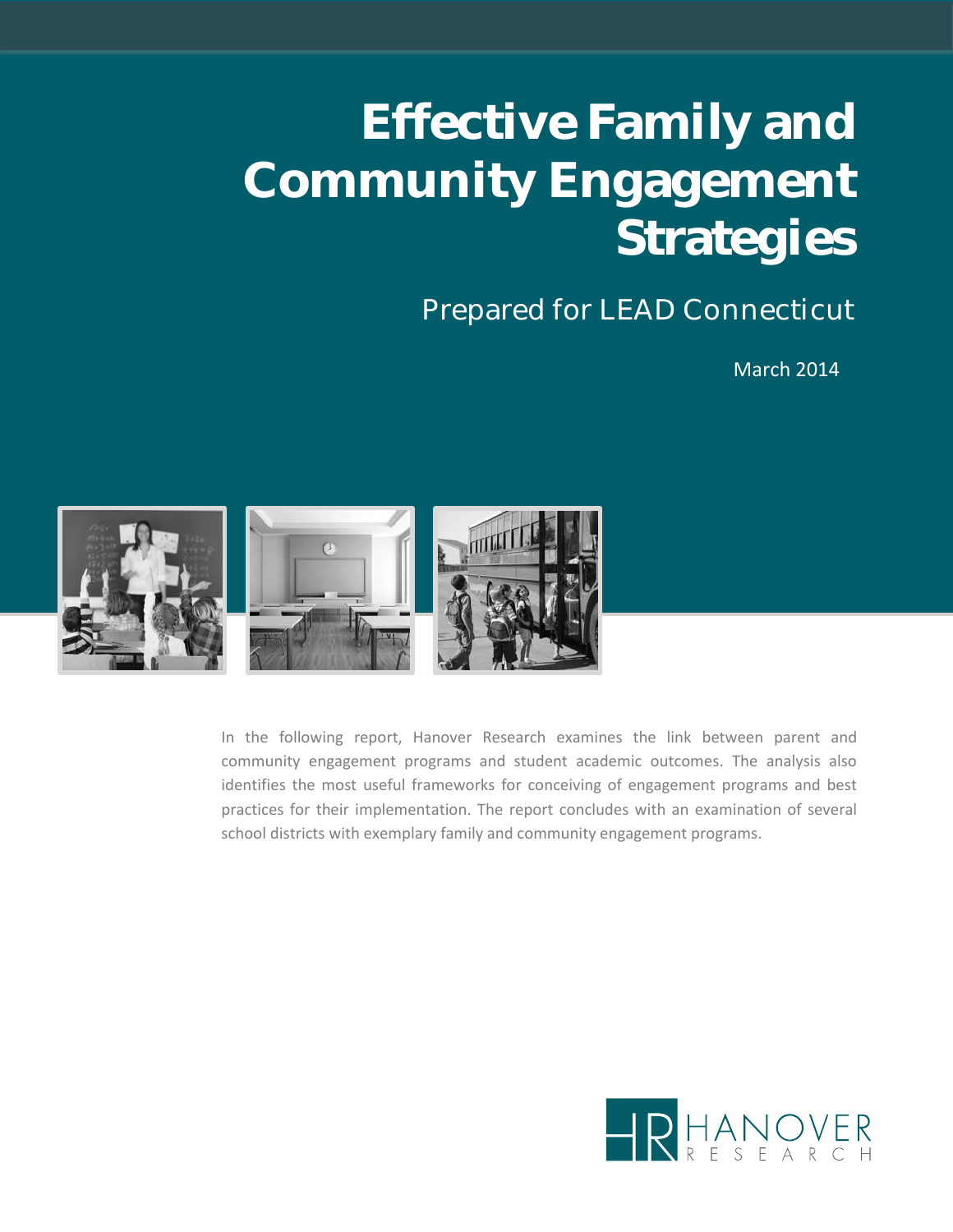# TABLE OF CONTENTS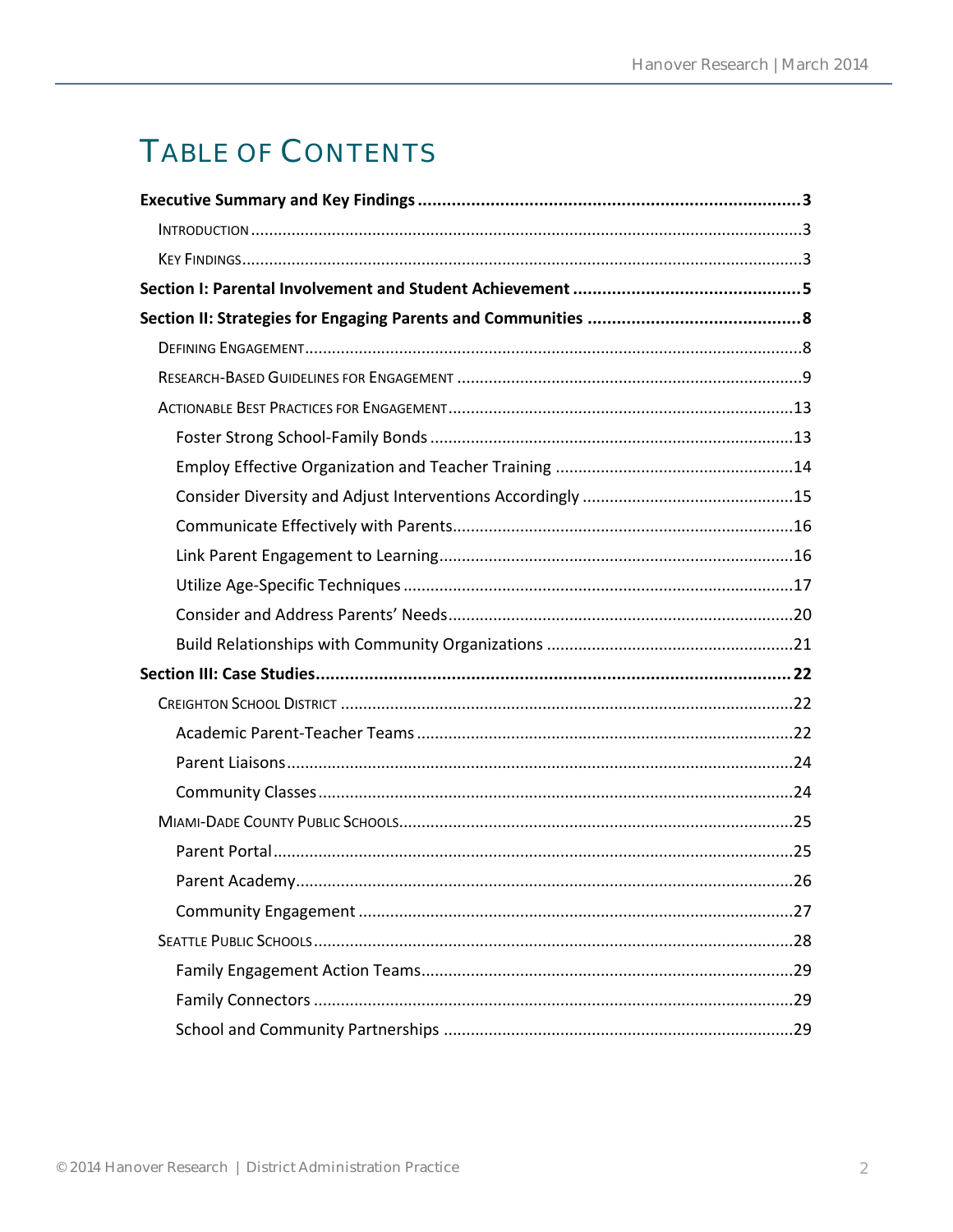### <span id="page-2-0"></span>EXECUTIVE SUMMARY AND KEY FINDINGS

#### <span id="page-2-1"></span>**INTRODUCTION**

Family and community engagement in education is increasingly recognized as a vital contributor to student academic achievement. The following report traces the link between involvement and achievement and identifies several best practices to discern the most effective engagement interventions for improving student outcomes. The report comprises three sections:

- **Section One** examines the link between family engagement efforts and student achievement. It specifically seeks to identify the most pertinent involvement practices as they relate to academic outcomes.
- **Section Two** identifies several research-based frameworks for family and community engagement initiatives. It further presents key actionable best practices for developing and implementing involvement programs.
- **Section Three** presents case studies of school districts with particularly successful and innovative engagement strategies.

This examination of family and community involvement will acquaint LEAD Connecticut with the predominant discourses in this field.

#### <span id="page-2-2"></span>**KEY FINDINGS**

- **Research has established a clear and convincing link between parental involvement and student academic achievement.** Studies show substantial consensus on the positive effects that parental involvement has on student achievement. Parental involvement can improve academic outcomes, whether this involvement is spontaneous or stimulated by school-based engagement programs. The forms of parental engagement shown to have the greatest impact on achievement are setting high expectations and shared reading.
- **Successful engagement programs foster a strong school-family bond.** In these programs, student learning is conceived of as a "team effort" between schools and families. What children learn in the classroom is supplemented and reinforced at home. This sense of connection engages parents and keeps them involved.
- **Effective engagement starts with logical organization and thorough teacher training.** Parent and community involvement efforts should not be conducted on an ad hoc basis. Systemic organization and implementation is needed for programs to have true and lasting effects. Similarly, teacher training is essential for the competent and committed delivery of parental involvement programs. Seattle Public Schools, for instance, provides comprehensive involvement training for its teachers and for parent volunteers.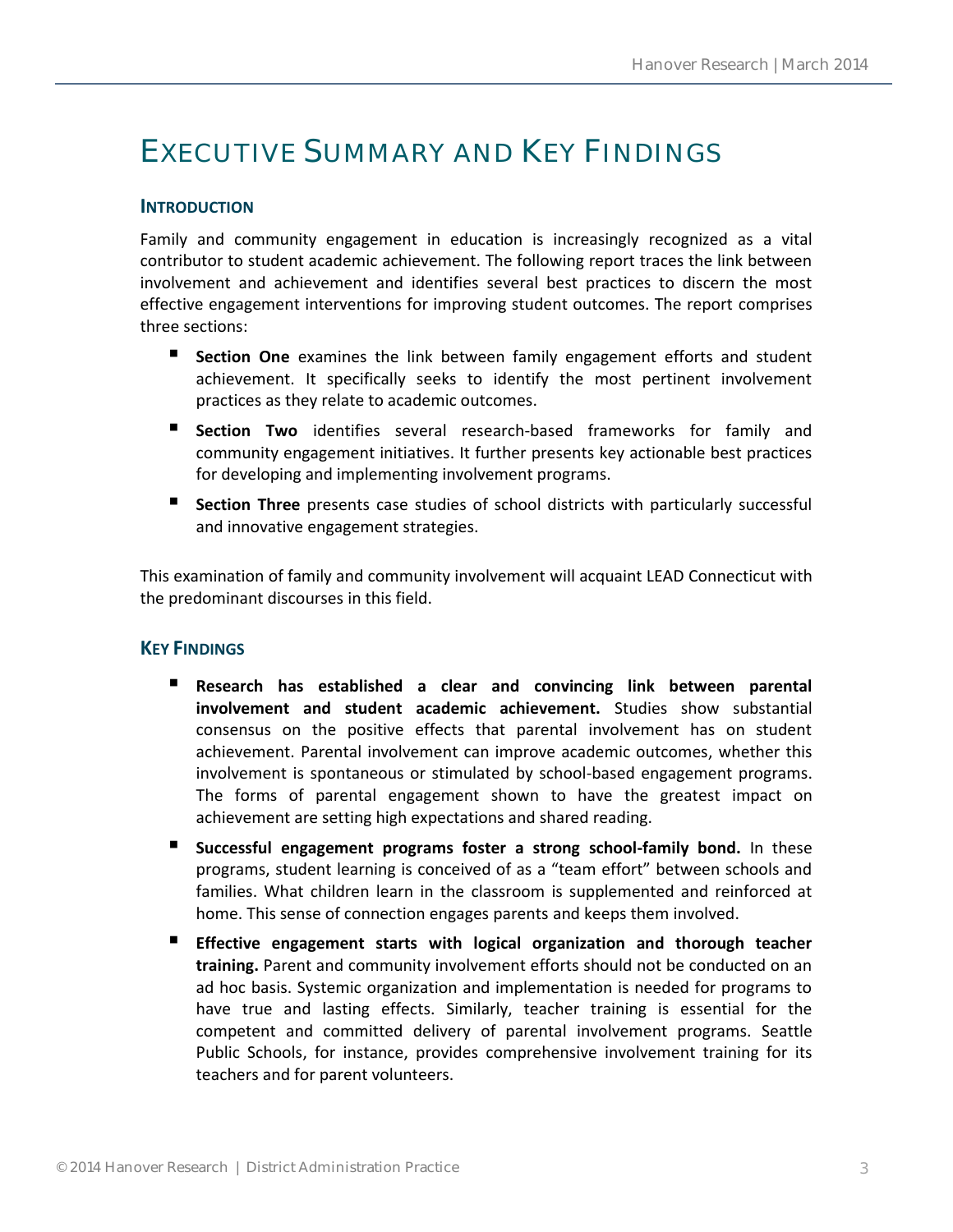- **Cultural diversity should inform the content of parental involvement programs.** Many forms of parental involvement are not applicable across all cultural groups. Supports that improve academic outcomes for one group may have little impact on the achievement of another. Therefore, it is important that districts, schools, and teachers tailor their expectations for and approaches to parental involvement to the cultures with which they work.
- **The success of engagement programs is premised on open and frank lines of communication between teachers and parents.** To effectively support their child's education, parents must be kept up to date on grades, attendance, and other pertinent information. Therefore, timely communication between teachers and parents is vital to family engagement initiatives. Several successful school districts, including Miami-Dade County Public Schools, accomplish this through an online portal which keeps parents informed of their child's progress.
- **Effective engagement programs link parental involvement to student learning.**  Experts agree that the most effective forms of parental engagement are those that directly relate to student learning. This includes programs promoting shared reading, interactive homework, and learning support workshops. For instance, Creighton School District utilizes Academic Parent-Teacher Teams to equip parents with the skills necessary to support their children's learning in the home.
- **Schools should consider student age and developmental stage when planning parental engagement efforts.** The most important aspects of parental support change as children grow older. For instance, when they are young, children need parents to actively support their learning through at-home activities. As they get older, adolescents need this learning support less, and instead require parents to prepare them for independence. Successful programs take factors like these into account and modify content accordingly.
- **Engagement programs should also take parents' needs and desires into account.**  Initiatives will only be successful if they appeal to parents and address issues that they feel are pertinent. Therefore, districts should consult families regarding what programming they would like to see offered.
- **Districts should build partnerships with community organizations that are linked to student learning.** These relationships can take many forms, from setting up tutoring programs for employees' children to providing internships for school students. Miami-Dade County Public Schools engages with community organizations to provide internships to juniors and seniors, in an effort to prepare students for college and the workplace.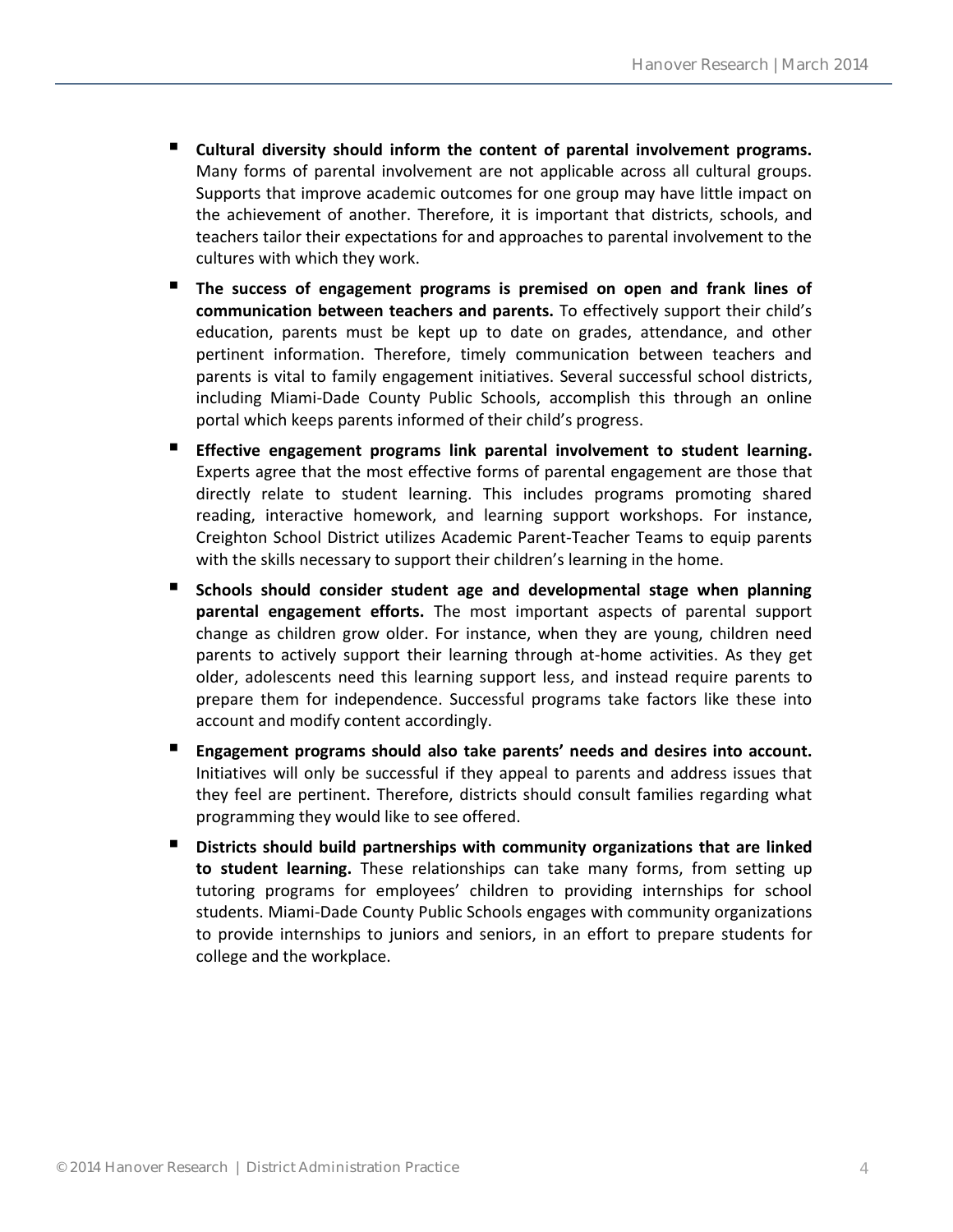### <span id="page-4-0"></span>SECTION I: PARENTAL INVOLVEMENT AND STUDENT ACHIEVEMENT

A large body of research has demonstrated that parental involvement in education is instrumental to students' academic achievement. A widely-cited 2005 Harvard Family Research Project meta-analysis offered strong evidence for the importance of parental involvement to academic achievement. The study examined voluntary acts of educational involvement, i.e., those which were taken of the parent's volition and not prompted by external interventions. It found that students with highly

*Student academic outcomes can be improved through formal, school-based parental engagement programs, as well as through voluntary parental involvement.* 

involved parents performed significantly better academically than their counterparts without parental support. Importantly, the analysis identified a hierarchy in the level of impact parental interventions had on academic outcomes, establishing that: $1$ 

The facets of parental involvement that required a large investment of time, such as reading and communicating with one's child, and the more subtle aspects of parental involvement, such as parental style and expectations, had a greater impact on student educational outcomes than some of the more demonstrative aspects of parental involvement, such as having household rules, and parental attendance and participation at school functions.

The same researcher conducted a similar study several years later to determine the extent to which school-based family engagement programs affect student academic outcomes. In his meta-analysis, Jeynes found that school-based programs did, in fact, positively impact academic achievement. Specifically, programs that targeted shared reading, teacher-parent partnership, checking homework, and teacher-parent communication had "statistically significant, positive effects on student outcomes."<sup>2</sup> The strongest effects were correlated with shared reading programs.

Therefore, both voluntary and school-prompted parental involvement is credited with improving academic outcomes for students. In fact, Jeynes notes the benefits of coordinating the two, stating that "although both voluntary expressions of parental involvement and school-based family involvement programs may have some degree of

 $^1$  Jeynes, W. "Parental Involvement and Student Achievement A Meta-Analysis." Harvard Family Research Project, December 2005. http://www.hfrp.org/family-involvement/publications-resources/parental-involvement-andstudent-achievement-a-meta-analysis

 $^2$  Jeynes, W. "A Meta-Analysis of the Efficacy of Different Types of Parental Involvement Programs for Urban Students." Harvard Family Research Project, February 7, 2013. http://www.hfrp.org/publicationsresources/browse-our-publications/a-meta-analysis-of-the-efficacy-of-different-types-of-parental-involvementprograms-for-urban-students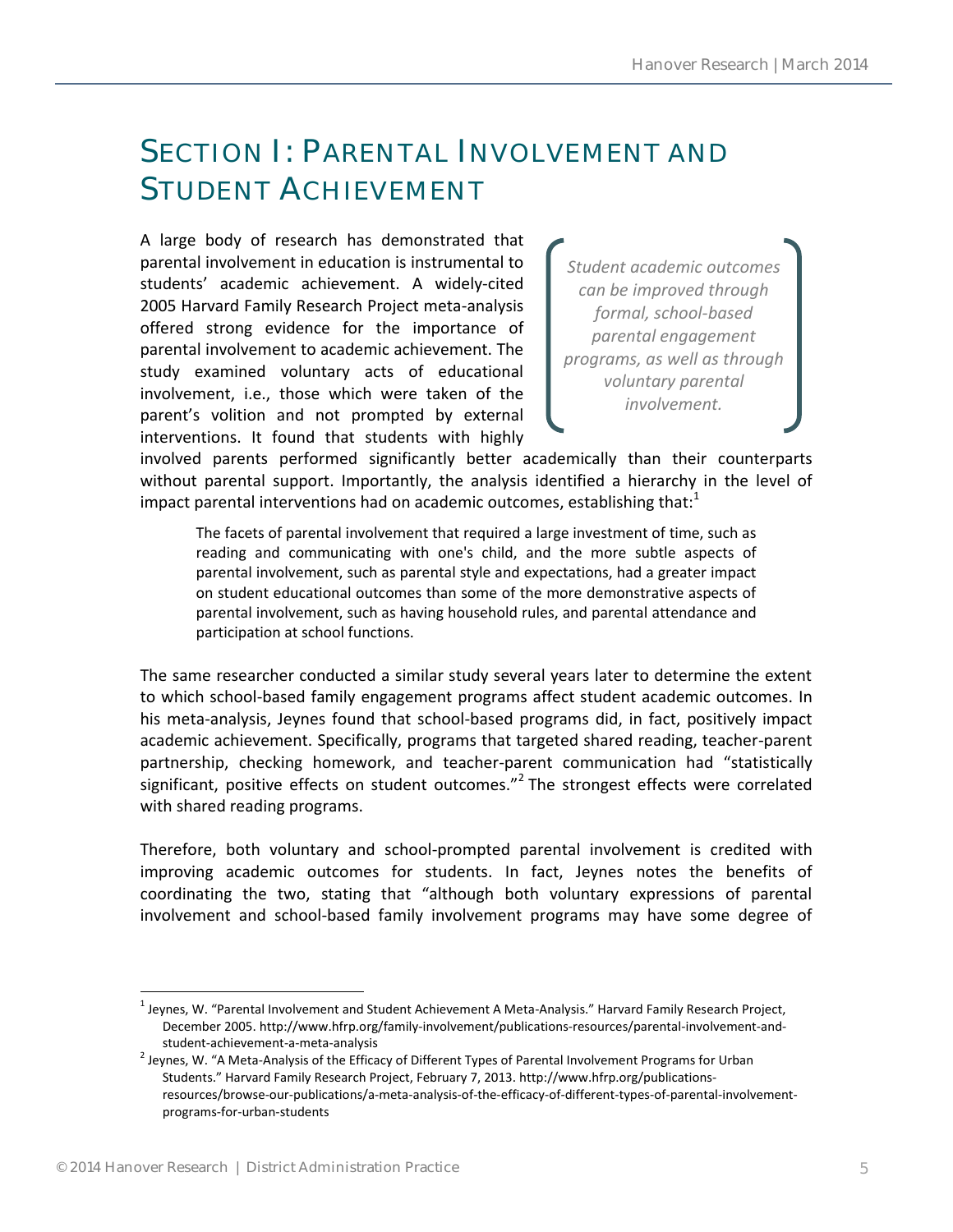efficacy independent of one another, cooperation and coordination between the home and the school enhances the impact of both."<sup>3</sup>

Other researchers have come to similar conclusions. A 2002 review of 51 studies concluded that there exists: $4$ 

…a positive and convincing relationship between family involvement and benefits for students, including improved academic achievement. This relationship holds across families of all economic, racial/ethnic, and educational backgrounds and for students at all ages. Although there is less research on the effects of community involvement, it also suggests benefits for schools, families, and students, including improved achievement and behavior.

Outcomes of these interventions include higher grade point averages and standardized test scores, enrollment in more challenging academic programs, higher pass rates, better attendance, improved behavior, and better social skills.<sup>5</sup> Figure 1.1 depicts the relationship between several parental engagement activities and short and long term outcomes.



#### **Figure 1.1: Family Strengthening Program Outcomes**

Source: Caspe and Lopez<sup>6</sup>

While research supports the role that parental engagement plays in student achievement, not all interventions are equally effective. Henderson and Mapp's assessment of pertinent studies indicates that academic outcomes are most affected by home-supported learning, continuity of parental engagement throughout the education process, and learning-focused supports. In their words: $<sup>7</sup>$ </sup>

 $\frac{1}{3}$ lbid.

<sup>&</sup>lt;sup>4</sup> Henderson, A. and K. Mapp. "A New Wave of Evidence: The Impact of School, Family, and Community Connections on Student Achievement." National Center for Family and Community Connections with Schools, 2002. pp. 21, 24. http://www.sedl.org/connections/resources/evidence.pdf

<sup>&</sup>lt;sup>5</sup> Ibid., p. 24

<sup>6</sup> Figure reproduced from: Caspe, M. and M. Lopez. "Lessons from Family-Strengthening Interventions: Learning From Evidence-Based Practice." Harvard Family Research Project, October 2006. p. 4.

http://www.hfrp.org/publications-resources/browse-our-publications/lessons-from-family-strengtheninginterventions-learning-from-evidence-based-practice

 $^7$  Bullet points quoted from: Henderson and Mapp, Op. cit., pp. 25, 30, 38.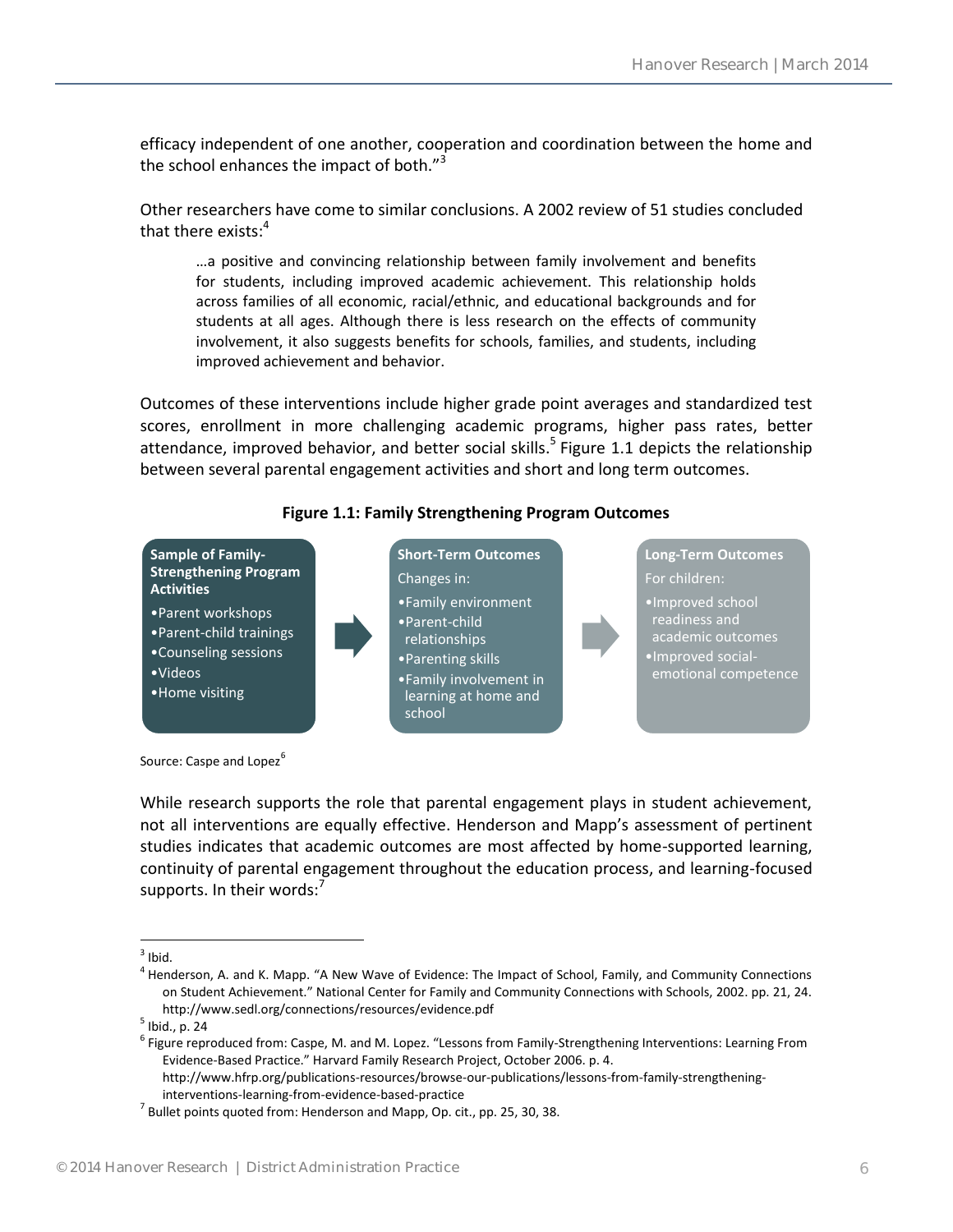- **Programs and interventions that engage families in supporting their children's** learning at home are linked to higher student achievement.
- The continuity of family involvement at home appears to have a protective effect on children as they progress through our complex education system. The more families support their children's learning and educational progress, the more their children tend to do well in school and continue their education.
- **Parent and community involvement that is linked to student learning has a greater** effect on achievement than more general forms of involvement. To be effective, the form of involvement should be focused on improving achievement and be designed to engage families and students in developing specific knowledge and skills.

In his meta-analysis on the topic, Jeynes asserts that teachers and administrators must ascertain which aspects of parental involvement are most effective and then gear programming towards these factors.<sup>8</sup> For parental engagement efforts to be truly effective, they must integrate the above findings into outreach and education efforts.

Finally, it is important to note that parental engagement initiatives are not a "magic bullet" designed as lone supports of academic achievement. In fact, most experts note that these efforts are most useful when they are part of a comprehensive student support strategy including elements of "instructional guidance, professional capacity of teachers, school learning climate, and parent, school, and community ties." $^9$  In this vein: $^{10}$ 

Research continues to demonstrate that there is no single solution for ensuring academic achievement. To be successful in school and in life, children must have access to multiple supports, including enriching early childhood experiences, effective schools, out-of-school time programs, and nurturing families.

<sup>&</sup>lt;sup>8</sup> Jeynes, W. "Parental Involvement and Student Achievement: A Meta-Analysis." Op. cit.

 $9$  Weiss, H., M Lopez, and D. Stark. "Breaking New Ground: Data Systems Transform Family Engagement in Education." Harvard Family Research Project, January 2011. p. 1.

http://www.hfrp.org/publications-resources/browse-our-publications/breaking-new-ground-data-systemstransform-family-engagement-in-education2

<sup>&</sup>lt;sup>10</sup> Weiss, H. et al. "Reframing Family Involvement in Education: Supporting Families to Support Educational Equity." Equity Matters: Research Review No. 5. A Research Initiative of the Campaign for Educational Equity Teachers College, Columbia University, December 2009. p. 16. http://www.equitycampaign.org/i/a/document/12018\_equitymattersvol5\_web.pdf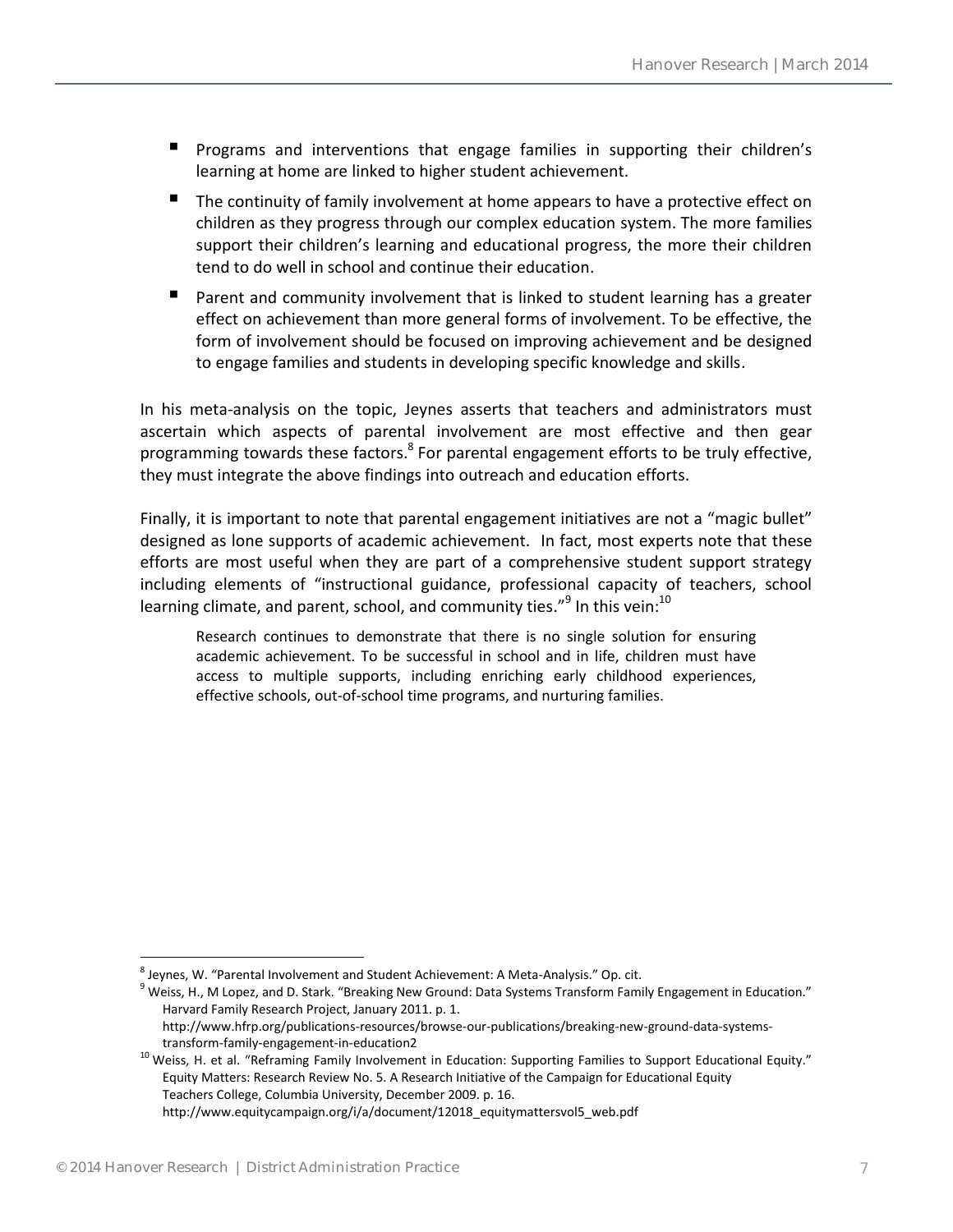## <span id="page-7-0"></span>SECTION II: STRATEGIES FOR ENGAGING PARENTS AND COMMUNITIES

This section discusses effective practices for schools and districts seeking to improve parental involvement. It highlights important educational perspectives that inform effective parental engagement initiatives and discusses specific practices that are effective in improving the rate and quality of parental involvement across the educational spectrum. Notably, many of these practices are broadly applicable in a variety of contexts, so schools and districts can shape their implementation strategies according to specific needs.

#### <span id="page-7-1"></span>**DEFINING ENGAGEMENT**

Joyce Epstein's model of the six types of parental and community involvement provides a framework of parental involvement activities that schools can use to increase and improve parental involvement. These dimensions range widely in scope and area of influence, from parental involvement in homework to involvement in school policy decisions. The dimensions of involvement, and the activities that facilitate each, have broad applications across the spectrum of primary and secondary education, as illustrated in Figure 2.1. Schools that follow this framework take action to involve parents and community within each area in order to construct a comprehensive model of school-family-community partnerships.

#### **Figure 2.1: Six Types of Parental/Community Involvement**

- **Parenting** Assist families with parenting skills and setting home conditions to support children as students. Also, assist schools to better understand families.
- *Communicating* Conduct effective communications from school-to-home and from home-to-school about school programs and student progress.
- *Volunteering* Organize volunteers and audiences to support the school and students. Provide volunteer opportunities in various locations and at various times.
- *Learning at home* Involve families with their children on homework and other curriculum-related activities and decisions.
- **Decision making** Include families as participants in school decisions, and develop parent leaders and representatives.
- *Collaborating with the community* Coordinate resources and services from the community for families, students, and the school, and provide services to the community.

Source: National Network of Partnership Schools<sup>11</sup>

 $\overline{a}$ <sup>11</sup> Figure contents quoted from: "Six Types of Involvement: Keys to Successful Partnerships." National Network of Partnership Schools. http://www.csos.jhu.edu/p2000/nnps\_model/school/sixtypes.htm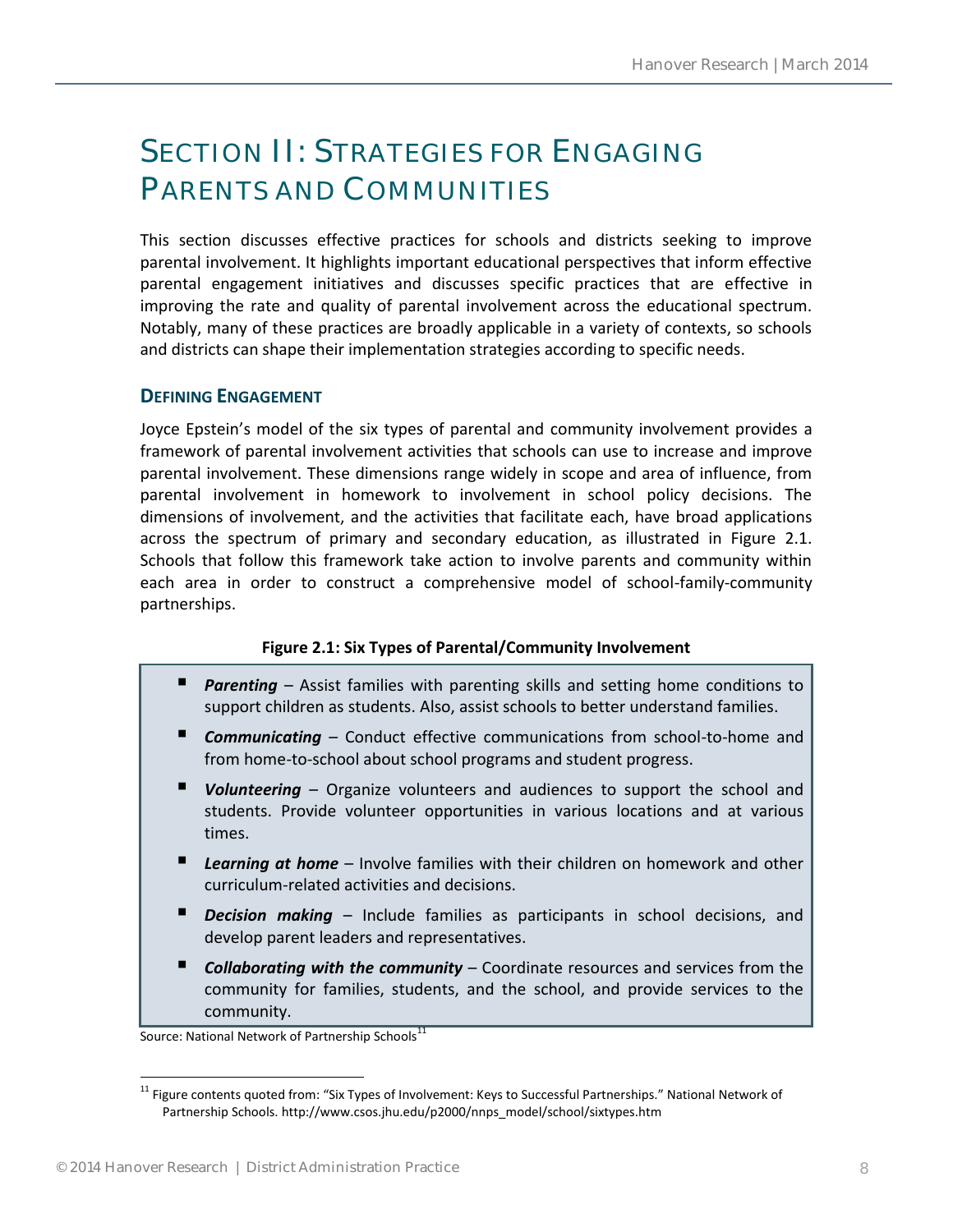Other definitions of parental involvement, at home and at school, include:<sup>12</sup>

- Engaging in learning activities at home, including helping with reading skills and checking homework;
- Supervising children and monitoring how they spend their time out of school;
- Talking about school and what children are learning;
- Attending school events, going to parent-teacher conferences, meeting with teachers, and volunteering in the classroom or school.

The U.S. Department of Education defines parental involvement, more simply, as "regular two-way and meaningful communication involving student academic learning and other school activities."<sup>13</sup>

#### <span id="page-8-0"></span>**RESEARCH-BASED GUIDELINES FOR ENGAGEMENT**

Research suggests several guidelines for successful engagement initiatives. The literature indicates that a prerequisite of any engagement strategy must be the establishment of "a respectful and trusting relationships among school staff, families, and community members."<sup>14</sup> Without this first step, parent and community participation and commitment to school-based programs will flounder. With this notion in mind, Henderson and Mapp outline three evidence-based requirements for involvement:<sup>15</sup>

- Programs that successfully connect with families and community invite involvement, are welcoming, and address specific parent and community needs.
- **Parent involvement programs that are effective in engaging diverse families** recognize, respect, and address cultural and class differences.
- Effective programs to engage families and community embrace a philosophy of partnership. The responsibility for children's educational development is a collaborative enterprise among parents, school staff, and community members.

These qualities inform the recommendations that Henderson and Mapp propose for schools and districts seeking to strengthen parental involvement programs and practices. Figure 2.2, on the next page, highlights these recommendations, which provide conceptual guidance that schools and districts can adapt to their particular needs and contexts.

 $12$  Bullet points quoted from: Henderson and Mapp. Op. cit., p. 22.

<sup>&</sup>lt;sup>13</sup> "Engaging Parents in Education: Lessons From Five Parental Information And Resource Centers," Office of Innovation and Improvement, U.S. Department of Education, 2007. p. 2.

http://www2.ed.gov/admins/comm/parents/parentinvolve/engagingparents.pdf

<sup>14</sup> Henderson and Mapp, Op. cit., p. 43.

<sup>&</sup>lt;sup>15</sup> Bullet points quoted from: Henderson and Mapp, Op. cit., pp. 43, 48, 51.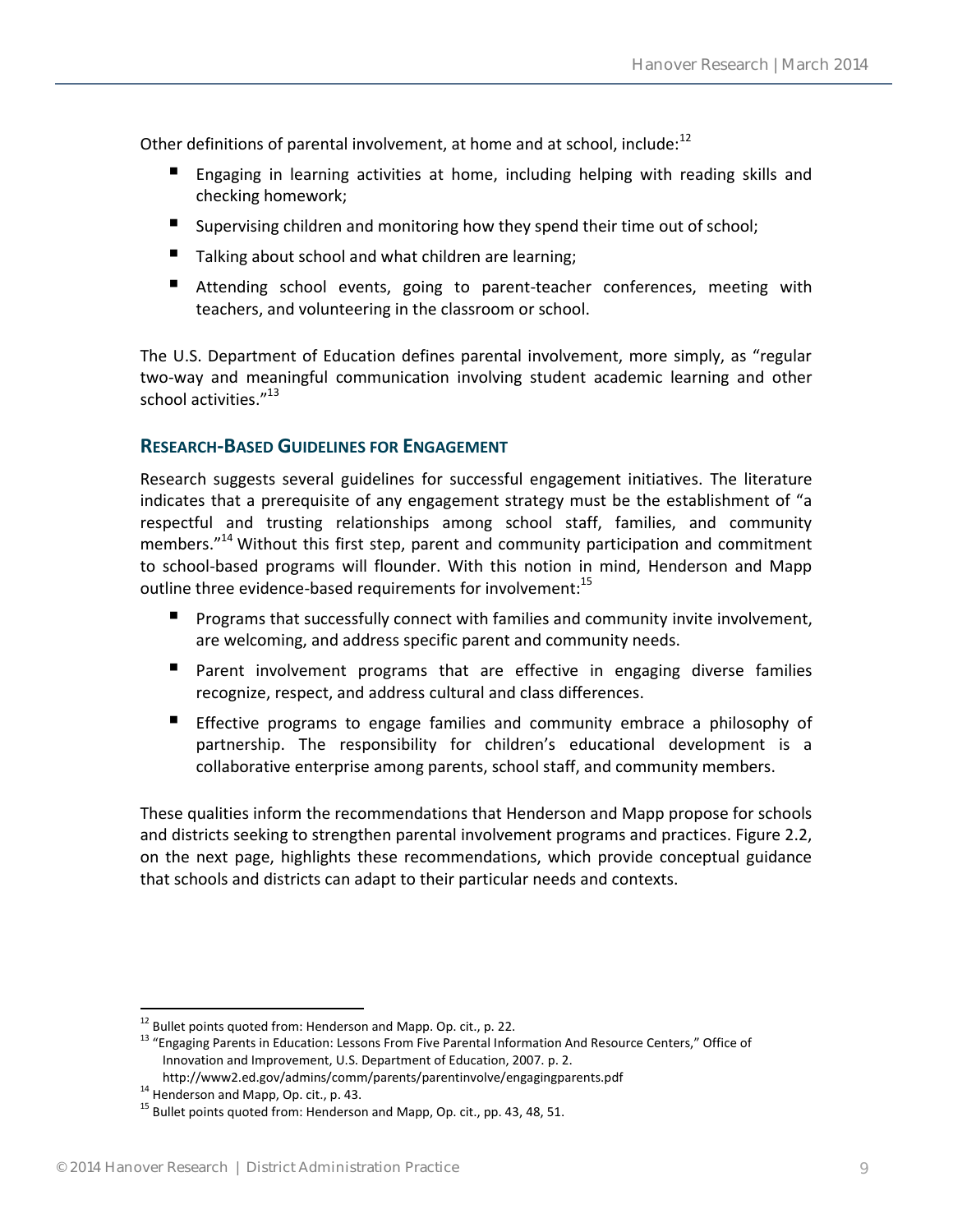#### **Figure 2.2: Research-Based Recommendations for Parental Involvement Practices**

- **Recognize** that all parents, regardless of income, education level, or cultural background, are involved in their children's learning and want their children to do well in school.
- **Create** programs that will support families to guide their children's learning, from preschool through high school.
- **Work** with families to build their social and political connections.
- **Develop** the capacity of school staff to work with families and community members.
- **Link** family and community engagement efforts to student learning.
- **Focus** efforts to engage families and community members in developing trusting and respectful relationships.
- **Build** strong connections between schools and community organizations.

Source: Henderson and Mapp<sup>16</sup>

In terms of the implementation of parental involvement programs and strategies, Weiss et al. echo the need to build connections between schools, parents, and the larger community. They argue that, rather than implementing ad hoc and isolated initiatives, parental involvement efforts "should be systemic and sustained" efforts that "move beyond siloed school- or community-based programs" to approaches that "build family involvement pathways into the fabric of schools and communities. $"$ <sup>1</sup>

Figure 2.3, on the next page, presents the U.S. Department of Education's conceptual model for the cooperative relationship between educators and parents that most readily facilitates meaningful parental involvement. Based on "current parent involvement research" and "input from parent involvement practitioners,"<sup>18</sup> the model notably incorporates many of the practices and strategies discussed in this report.

Figure 2.4 presents the National PTA's standards for schools and districts working to increase and improve parental involvement. The National PTA's standards provide examples of specific areas that schools and districts can target as part of a larger, systemic effort, as Weiss et al. recommend, as well as recommendations for practices that facilitate effective parental involvement initiatives.

 $^{16}$  Figure contents adapted from: Henderson and Mapp, Op. cit., p. 8.

<sup>&</sup>lt;sup>17</sup> Weiss et al., Op. cit., p. 29.

<sup>&</sup>lt;sup>18</sup> "Engaging Parents in Education: Lessons From Five Parental Information And Resource Centers," Op. cit., p. 10.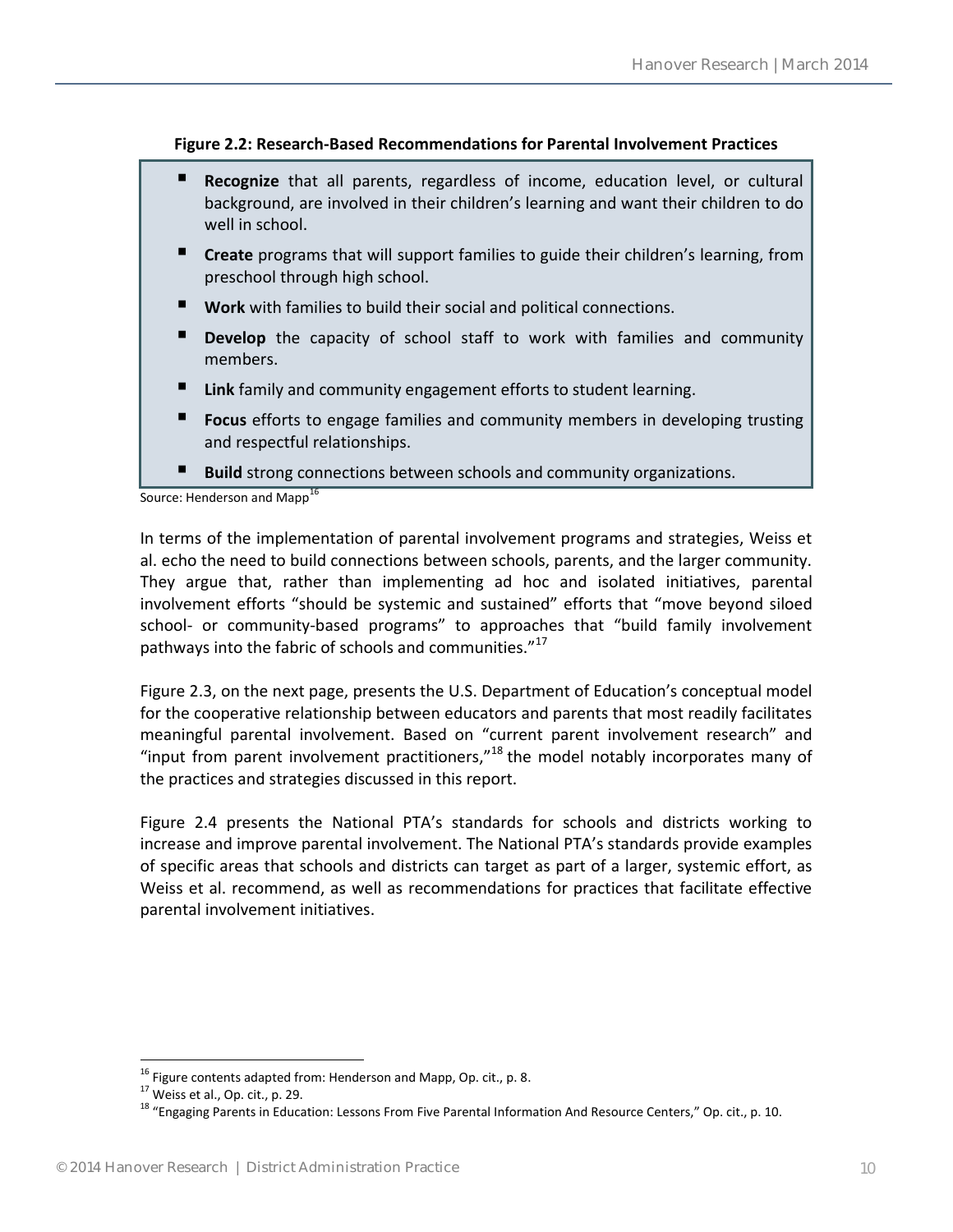

**Figure 2.3: U.S. Department of Education Model for Parent Involvement in Education**

Source: U.S. Department of Education<sup>19</sup>

 $\overline{a}$  $^{19}$  Ibid.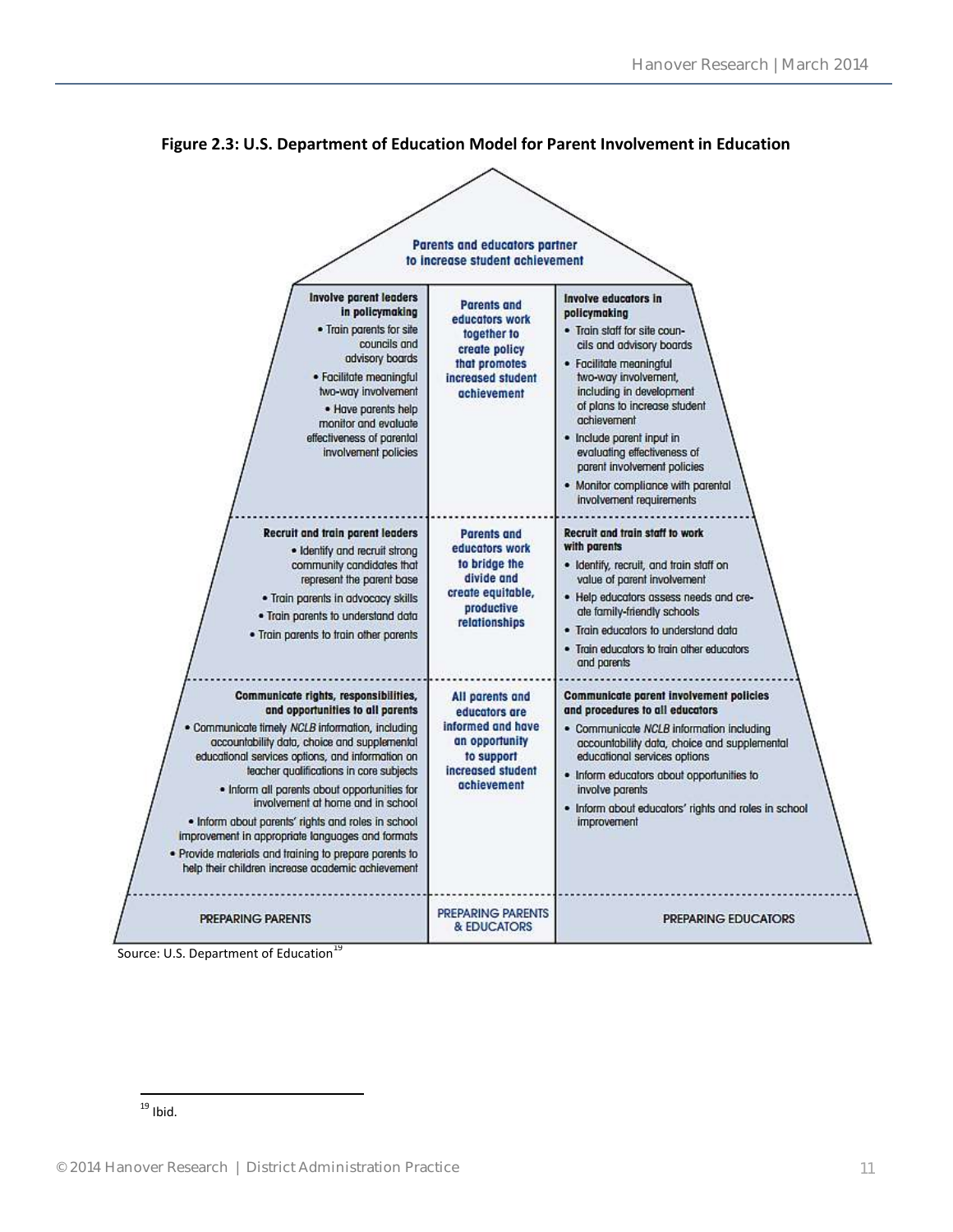| <b>STANDARD</b>                               | <b>ACTION STEPS FOR SCHOOL LEADERS</b>                                                                                                                            |  |  |
|-----------------------------------------------|-------------------------------------------------------------------------------------------------------------------------------------------------------------------|--|--|
|                                               | ш<br>Develop family-friendly customer service guidelines to be used by school staff.                                                                              |  |  |
| <b>Welcoming All</b>                          | ш<br>Set up a welcome center or help desk for parents/school visitors.                                                                                            |  |  |
| <b>Families into the</b>                      | ш<br>Plan meet-and-greet events to introduce families to school staff.                                                                                            |  |  |
| <b>School Community</b>                       | п<br>Provide staff training in race/class/cultural sensitivity and awareness.                                                                                     |  |  |
|                                               | ш<br>Make time to address parents' questions and concerns.                                                                                                        |  |  |
|                                               | п<br>Track parent-teacher communication: how often do families hear from teachers? How<br>often do they meet in person? What do they discuss?                     |  |  |
| Communicating                                 | ш<br>Establish guidelines for regular communications between school and home, such as<br>monthly calls from teachers, home visits, weekly newsletters, etc.       |  |  |
| <b>Effectively</b>                            | ш<br>Collaborate with teachers and staff to develop a parent handbook.                                                                                            |  |  |
|                                               | ш<br>Facilitate parental review of their children's work.                                                                                                         |  |  |
|                                               | ш<br>Establish and publicize parent visiting hours and guidelines for contacting teachers.                                                                        |  |  |
|                                               | ш<br>Give parents an active role in reviewing student work.                                                                                                       |  |  |
| <b>Supporting Student</b>                     | ш<br>Provide parents with an overview of the curriculum, expected student learning<br>outcomes, assessment methods, and expectations for parent participation.    |  |  |
| <b>Success</b>                                | ш<br>Initiate a program of student-led parent-teacher conferences.                                                                                                |  |  |
|                                               | ш<br>Establish a school policy that teachers regularly send home education materials (e.g.<br>interactive homework) that facilitate parent-student collaboration. |  |  |
|                                               | п<br>Frequently communicate policies and procedures for addressing parent concerns.                                                                               |  |  |
|                                               | ш<br>Establish and publicize a set of parent rights.                                                                                                              |  |  |
| <b>Speaking Up for</b><br><b>Every Child</b>  | ш<br>Provide handbooks that comprehensively explain all school policies.                                                                                          |  |  |
|                                               | ш<br>Highlight successful changes in school practices that result from parent input.                                                                              |  |  |
|                                               | ш<br>Encourage and facilitate school and civic participation by parents.                                                                                          |  |  |
|                                               | п<br>Annually survey parents on current school policies and proposed policy changes.                                                                              |  |  |
|                                               | ш<br>Discuss school assessment results and plans for school improvement with parents.                                                                             |  |  |
| <b>Sharing Power</b>                          | ш<br>Establish a parent team focused on school improvement.                                                                                                       |  |  |
|                                               | Encourage parents to share concerns/ideas for school improvement.                                                                                                 |  |  |
|                                               | п<br>Sponsor a student community service day.                                                                                                                     |  |  |
| <b>Collaborating with</b><br><b>Community</b> | п<br>Request that local employers encourage their employees to attend parent-teacher<br>conferences and other school activities for parents.                      |  |  |
|                                               | п<br>Encourage local businesses to run summer workshops for teachers to help them learn<br>more about available community resources.                              |  |  |
|                                               | ш<br>Host school breakfasts for civic leaders and local businesses.                                                                                               |  |  |
| Source: National PTA <sup>20</sup>            |                                                                                                                                                                   |  |  |

#### **Figure 2.4: National PTA Standards for Facilitating Parental Involvement**

<sup>&</sup>lt;sup>20</sup> "PTA National Standards for Family-School Partnerships: An Implementation Guide," National PTA. http://www.pta.org/files/National\_Standards\_Implementation\_Guide\_2009.pdf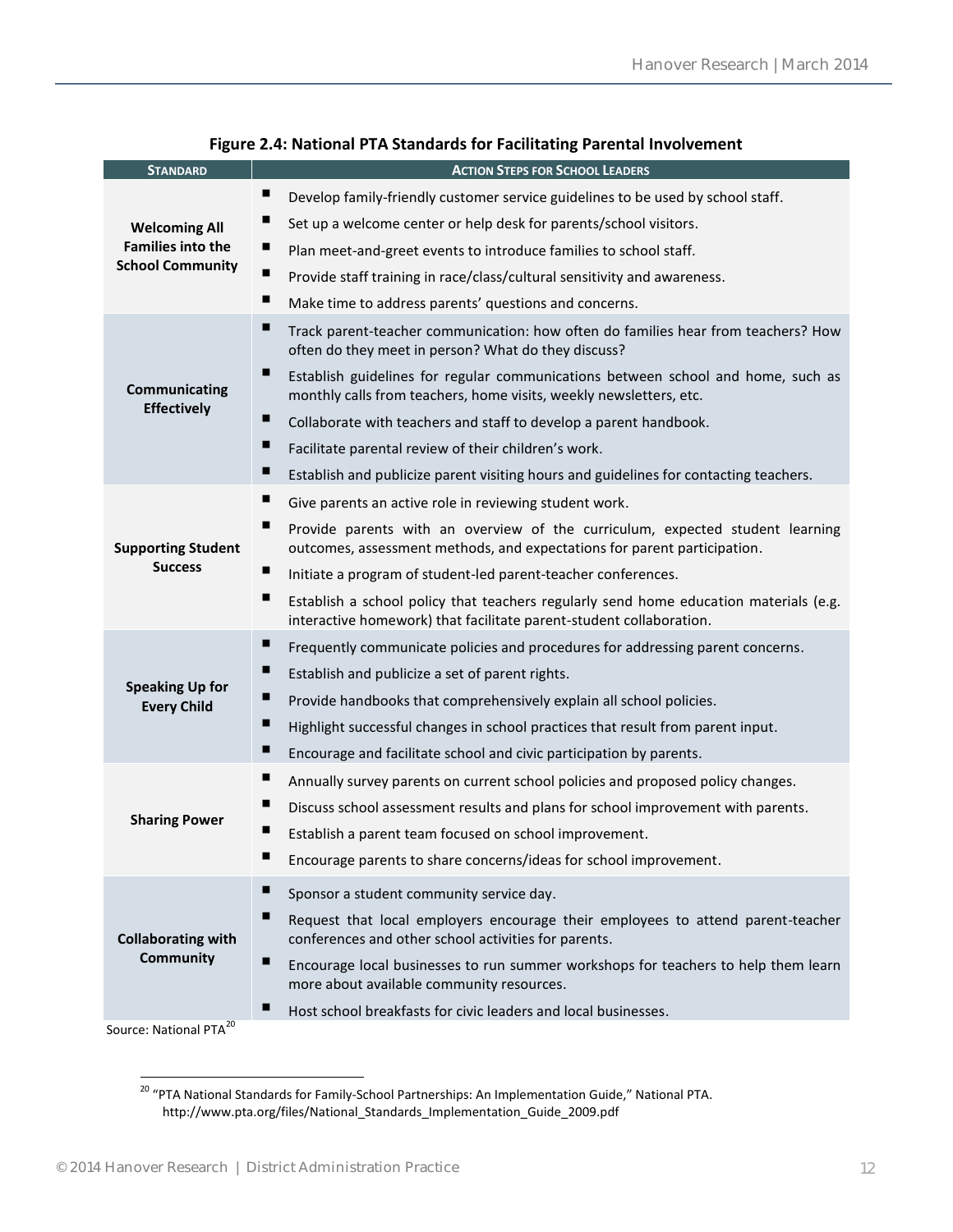#### <span id="page-12-0"></span>**ACTIONABLE BEST PRACTICES FOR ENGAGEMENT**

Several key practices for implementing effective family and community engagement programs emerge from the literature, which are described in the following subsections. These practices include:

- Fostering strong school-family bonds
- **Employing effective organization and teacher training**
- Adjusting interventions to account for cultural diversity
- Communicating effectively with parents
- Linking parent engagement to learning
- Using age-specific techniques
- Addressing parents' needs
- Building relationships with community organizations

#### <span id="page-12-1"></span>*FOSTER STRONG SCHOOL-FAMILY BONDS*

Experts agree that **the success of any family engagement program is premised on a bond of teamwork and trust between schools and the families they serve**. As educators and scholars become aware of the importance of out-of-class learning, they look to parents as partners in students' education. However, many districts face challenges conveying the importance of parental involvement and recruiting committed family partners in the quest for student achievement. Former Deputy Superintendent of Family and Community Engagement at Boston Public Schools, Dr. Karen Mapp, explains that "the relationship piece is key because, without the relationships, parents won't be compelled to attend even the best and most useful family engagement programs."<sup>21</sup> Therefore, the onus is on teachers and administrators to forge bonds of trust, shared values, ongoing bidirectional communication, and mutual respect with parents.<sup>22</sup> This engages families, fosters commitment, and makes parents feel more comfortable communicating with teachers about their child.

Garnering family buy-in to engagement and support programs requires recognition of mutual (i.e. school and parent) responsibility for students' success. In addition to trust between teachers and parents, both parties must also recognize the other's role in the learning process. Rudy Crew, former superintendent of the Miami-Dade County Public Schools, espouses the importance of transforming "supply parents," those that are marginalized in the education system, to "demand parents," individuals who are active in their children's schools and demand quality education for them.<sup>23</sup> It is parents'

<sup>&</sup>lt;sup>21</sup> Mapp, K. "Why and How do You Link Family Engagement Practices to Learning?" The Harvard Family Research Project. http://www.hfrp.org/family-involvement/fine-family-involvement-network-of-educators/memberinsights/why-and-how-do-you-link-family-engagement-practices-to-learning

<sup>22</sup> Weiss et al., Op. cit., p. 14.

 $23$  Ibid., p. 14.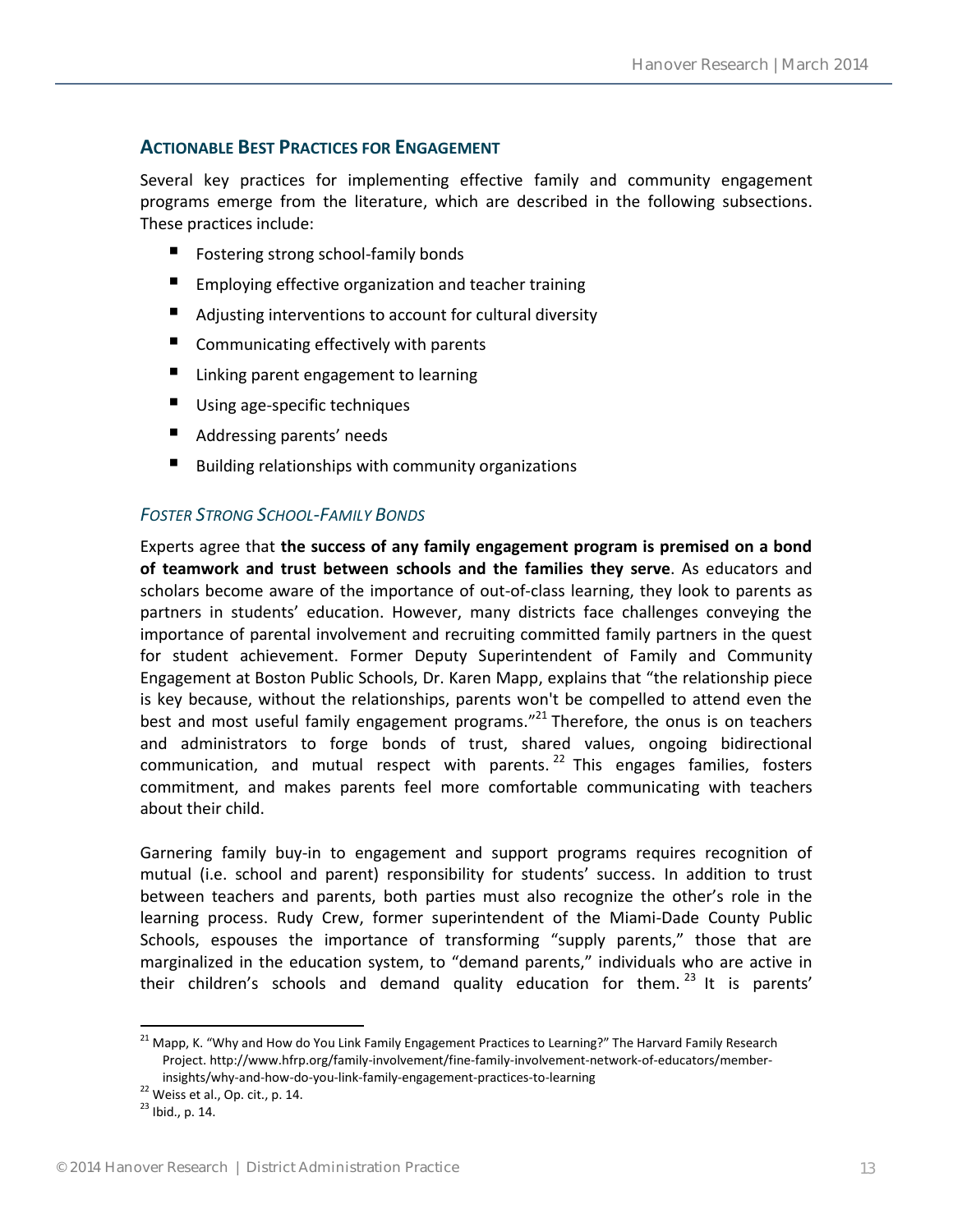responsibility to support their children's learning outside of school and demand that their children receive a quality education. Meanwhile, schools are responsible for providing excellent education to their students and training parents to be effective supports and advocates for their children.<sup>24</sup> Through encouraging shared responsibility, effective parental engagement programs ensure that:<sup>25</sup>

Districts, schools, and families share a broad understanding of family involvement that honors and supports each partner's role in supporting student learning— from the district's most senior administrators to classroom teachers and bus drivers. These school districts move beyond the traditional notion of family engagement, which focuses on parents attending events at the school, to recognizing that sometimes schools cannot "see," but can still support, one of the most important parts of family engagement: what happens at home.

#### <span id="page-13-0"></span>*EMPLOY EFFECTIVE ORGANIZATION AND TEACHER TRAINING*

The organization and administration of family engagement programs should be thoughtful and systemic. Ad hoc initiatives do not provide students the comprehensive and sustained support that they need for academic achievement. Similarly, poorly organized, piecemeal approaches to family involvement often fail to adequately engage and retain parent commitment. Successful programs, therefore, rely on district-level infrastructure to "develop, implement, and coordinate"<sup>26</sup> family engagement efforts. This framework allows districts to assess the efficacy of programs while facilitating communication between schools regarding best practices.

**Effective parental involvement initiatives should be integrated across grade levels.** Studies show that parental involvement is crucial to learners' outcomes throughout the education process. Therefore, engagement efforts and supports should be integrated into the school system, allowing support to build on itself and continue throughout a child's education. This requires school districts to prepare infrastructure for integrated family supports which allow children to move from one education level to another with continuous parental involvement. Therefore, engagement efforts:<sup>27</sup>

[S]hould be designed to build family involvement as a continuous process that grows and evolves as children mature. Inherent in this perspective are a critical role for families across educational transitions, a commitment to engaging families early and often, efforts to support and reinforce involvement across learning contexts and the learning year, and efforts to build on and leverage earlier family involvement efforts.

<sup>&</sup>lt;sup>24</sup> Ibid., p. 14.

<sup>&</sup>lt;sup>25</sup> Westmoreland, H. et al. "Seeing is Believing: Promising Practices for How School Districts Promote Family Engagement." Harvard Family Research Project, July 2009. p. 2. http://www.hfrp.org/familyinvolvement/publications-resources/seeing-is-believing-promising-practices-for-how-school-districts-promotefamily-engagement

<sup>26</sup> Ibid., p. 3.

 $27$  Weiss et al., Op. cit., p. 29.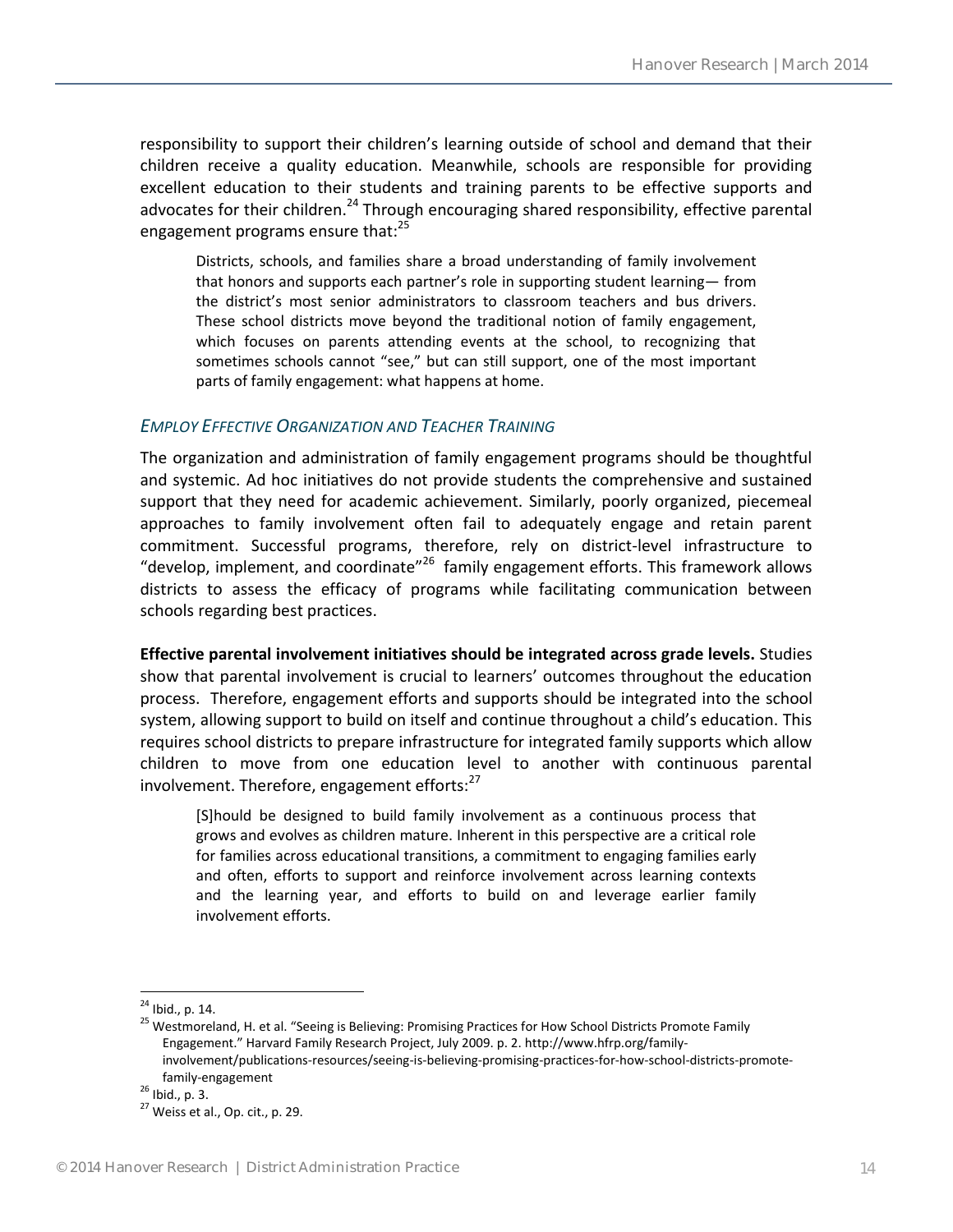Training teachers in employing parental engagement techniques is vital to implementation. Much of the responsibility for implementing parental involvement initiatives lies with classroom teachers. Teachers must, therefore, know how to carry out parental involvement techniques and understand why they are important. This is specifically relevant to cross cultural communication techniques, which are essential to creating a lasting bond of trust and partnership between teachers and diverse families. Therefore, successful engagement programs invest in high quality teacher training and professional development: "As opposed to 'drive-by trainings' and cookie-cutter approaches," these programs "adapt and build on events and models to implement an organizational, rather than individual, approach to professional development."<sup>28</sup>

#### <span id="page-14-0"></span>*CONSIDER DIVERSITY AND ADJUST INTERVENTIONS ACCORDINGLY*

**Successful engagement programs recognize that effective parental supports are culturally dependent and adjust their intervention strategies accordingly.** A significant body of research has shown that the forms of parental involvement linked to student achievement vary by cultural background. For instance, one study found that African American kindergarteners' math outcomes were improved by parent involvement with school activities; the same approach did not necessarily improve the math outcomes of white students, however, who were more likely to benefit from parental involvement at home and family appreciation of the value of education. $^{29}$ 

*Disadvantaged students may gain even more benefit from an increase in parental involvement than middleclass students.* 

Similarly, cultures exhibit educational support in distinct ways, with some prioritizing participation in school activities and others demonstrating support through exempting students from obligations, such as getting a job, to free time for school work. Thus, "certain patterns of family involvement processes that result in positive outcomes for youth apply to some ethnic groups but not to others. Hence, it is important for educators to keep informed of the strategies that are relevant to the families with whom they work."<sup>30</sup>

Despite these differences, research has shown that families from all cultures are interested in supporting their children's education. Indeed, as Henderson and Mapp note, it is important for educators to overcome any deficit perspective they may have and "recognize that all parents—regardless of income, education, or cultural background—are involved in

<sup>&</sup>lt;sup>28</sup> Westmoreland et al., Op. cit., p. 3.

<sup>&</sup>lt;sup>29</sup> Caspe, M. et al. "Family Involvement in Elementary School Children's Education." Harvard Family Research Project, Winter 2006/2007. p. 8. http://www.hfrp.org/family-involvement/publications-resources/family-involvement-inelementary-school-children-s-education

<sup>&</sup>lt;sup>30</sup> Kreider, H. et al. "Family Involvement in Middle and High School Students' Education." Harvard Family Research Project, Spring 2007. p. 8. http://www.hfrp.org/family-involvement/publications-resources/family-involvementin-middle-and-high-school-students-education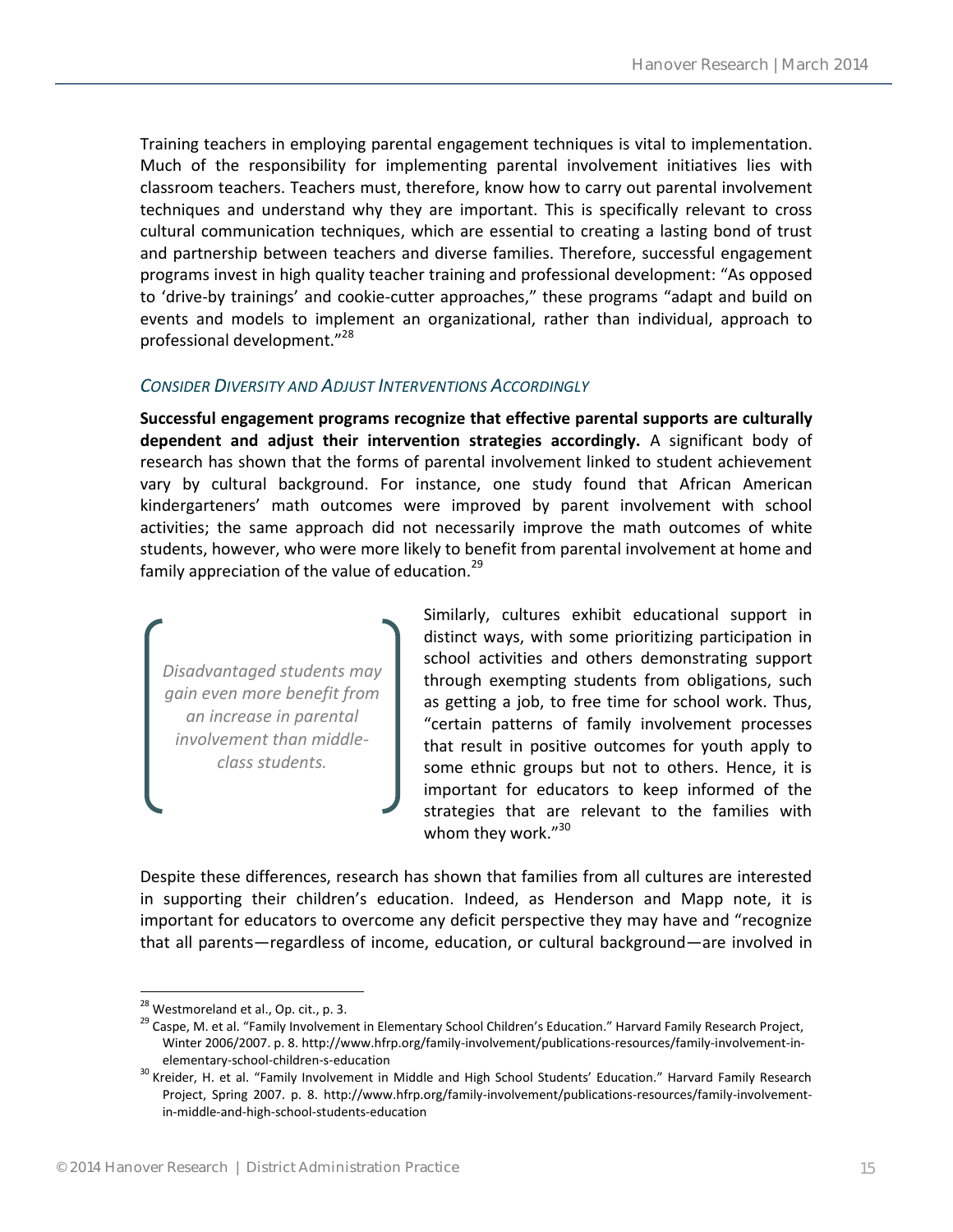their children's learning and want their children to do well." $31$  In fact, research suggests that disadvantaged students may benefit from increased parental involvement even more than middle-class students, underscoring the importance of this outreach to such families. $32$ Educators need to recognize the desire of diverse families to support their children's education by engaging parents in respectful and culturally relevant ways.

#### <span id="page-15-0"></span>*COMMUNICATE EFFECTIVELY WITH PARENTS*

**Communication is vital for engaging parents as partners in student learning.** To successfully support their child's learning, parents must be kept abreast of their child's academic progress and effective intervention techniques. Parents can only intervene if they know there is a problem, and can only provide effective support if they are equipped with the appropriate skills. Therefore "schools and out-of-school time programs [should] communicate with parents about children's performance and share children's successes and challenges over an array of settings in a timely fashion."<sup>33</sup> This information allows parents to carry out targeted supports for their child. With access to such information, families can:<sup>34</sup>

- *Support, monitor, and facilitate student progress* and achievement in a focused and concrete way that complements learning at school
- *Inform transition from one program or school to another* so that teachers can be cognizant of and build upon the child's unique development and interests
- *Engage in ongoing conversations* with their child about planning for career and college
- *Map student skills and interests to available programs/resources in the community* such as afterschool programs and summer camps to further enrich learning and growth opportunities

In this vein, "family engagement is more likely to be sustained when it is outcome-oriented and tied to the instructional goals for a student, with specific benchmarks across the school year."<sup>35</sup> When parents are alerted to their child's academic progress and equipped with effective tools to address challenges, they can positively impact student learning.

#### <span id="page-15-1"></span>*LINK PARENT ENGAGEMENT TO LEARNING*

**Family engagement is most effective in improving student achievement when it is linked to learning outcomes.** Research indicates discrepancies between parental involvement initiatives that are linked to learning (e.g. encouraging parents to read with their children or to set high academic expectations for their children) and those that are not (e.g. encouraging parents to run bake sales or attend school planning meetings). Evidence suggests that the former approach is directly tied to improved academic outcomes, while

 $31$  Henderson and Mapp, Op cit., p. 8.

<sup>&</sup>lt;sup>32</sup> Weiss, et al., Op cit., p. 12.

 $33$  Caspe et al., Op. cit., p. 7.

<sup>&</sup>lt;sup>34</sup> Bullet points quoted from: Weiss, H., M Lopez, and D. Stark. "Breaking New Ground: Data Systems Transform Family Engagement in Education." Op. cit., p. 5.

 $35$  Ibid., p. 3.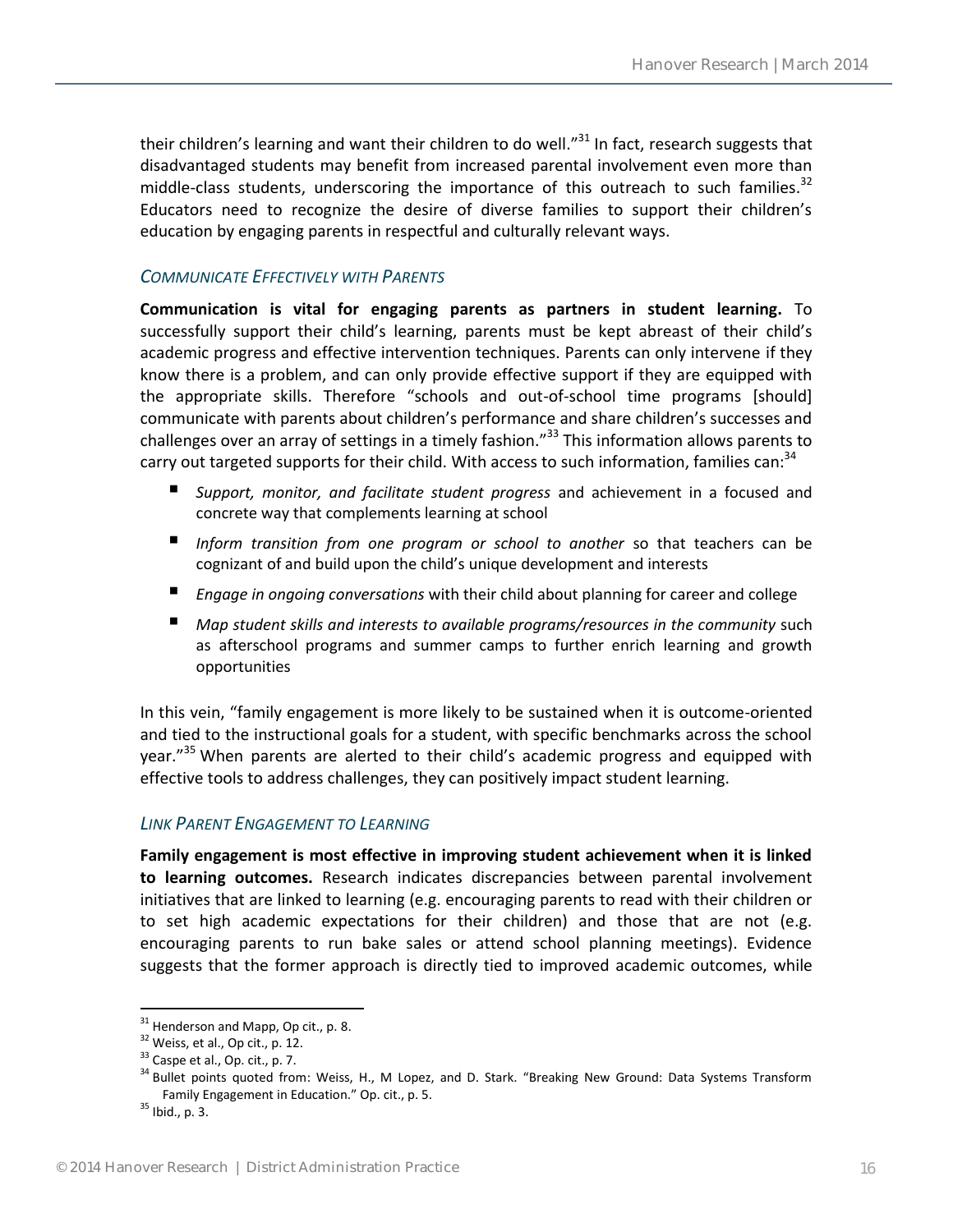the latter has negligible effects.<sup>36</sup> Westmoreland et al. find that "family engagement has the most impact when it is directly linked to learning."<sup>37</sup> Therefore, parental and community engagement programs are most successful in improving academic outcomes when they focus on student learning.

School engagement programs should therefore equip parents with the tools they need to be effective instruments of learning support. This support can take many forms, from interactive homework assignments designed to be completed by parents and children, to workshops highlighting the importance of setting high academic expectations for children. While schools and parents will work together to determine the specific topics to cover and delivery methods to employ, the unifying feature of these interventions should be their focus on student learning. In this way: $38$ 

Rather than being a checklist of activities, family engagement becomes systemic and linked to specific educational goals. Rather than being an 'add-on' to what teachers already do, family engagement is integrated into teaching and learning by providing teachers with a partner who supports and monitors student learning. Rather than being activity-driven and dependent on time-limited funding, family engagement is more likely to be sustained when it is outcome-oriented and tied to the instructional goals for a student, with specific benchmarks across the school year.

#### <span id="page-16-0"></span>*UTILIZE AGE-SPECIFIC TECHNIQUES*

**Evidence suggests that parental involvement strategies should vary according to the age and developmental stage of students.** Studies show that, as children get older, parents become less important as teachers and more important in preparing their children for independence.<sup>39</sup> School engagement programs should reflect these changes. Figure 2.5 depicts the types of parental involvement which are critical to academic outcomes at each stage of development. Early childhood supports focus on the quality of bonds between parent, child, and teacher. Elementary school actions emphasize parental involvement in learning supports. Parents of middle and high school students should focus more on monitoring their child's academic activities and preparing them for greater independence.

<sup>&</sup>lt;sup>36</sup> Mapp, Op. cit.

<sup>&</sup>lt;sup>37</sup> Westmoreland et al., Op. cit., p. 2.

<sup>&</sup>lt;sup>38</sup> Weiss, Lopez, and Stark, Op. cit., p. 3.

 $39$  Weiss et al., Op. cit., p. 15.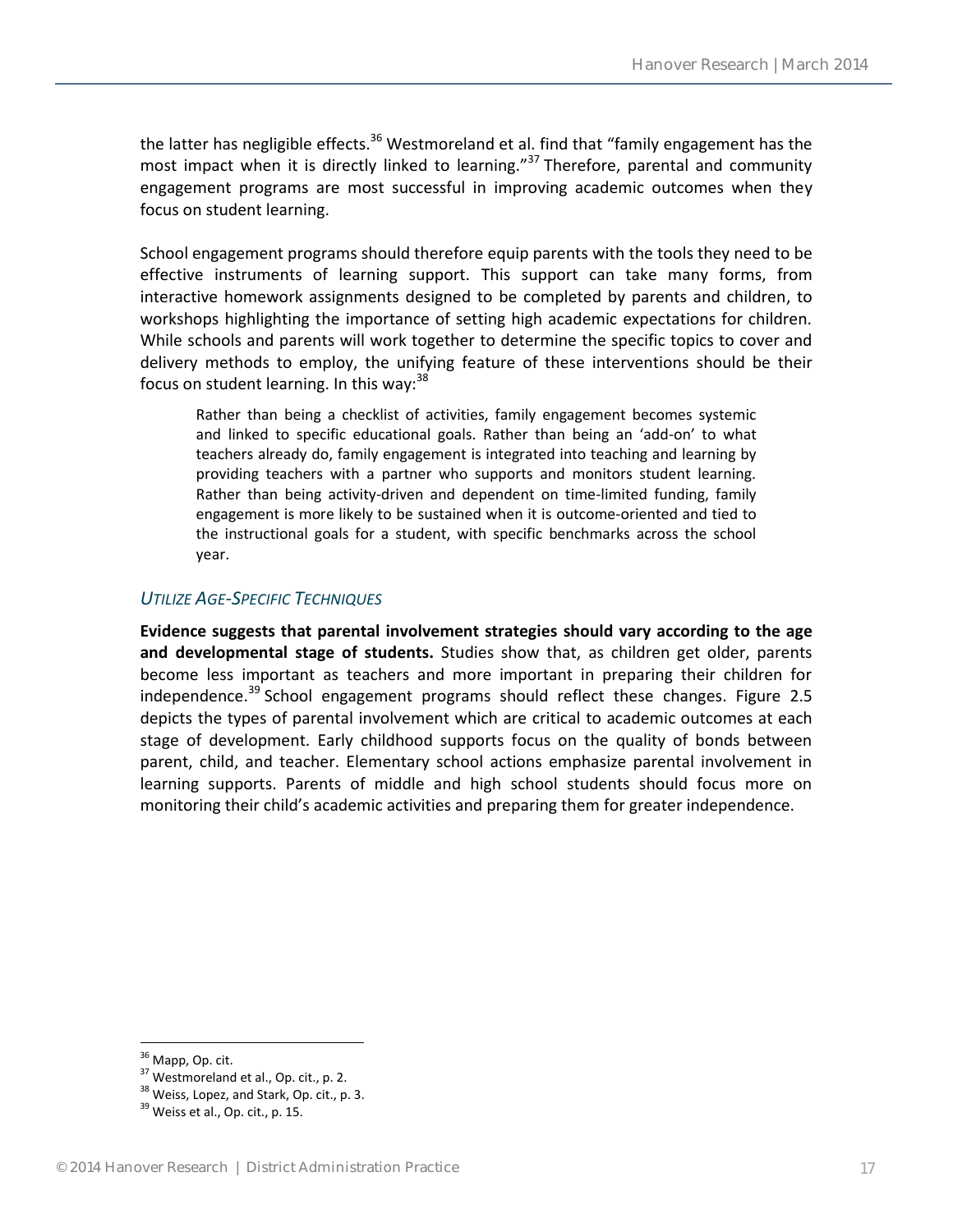| <b>EDUCATION LEVEL</b>         | <b>PARENTING</b>           | <b>INVOLVEMENT AT SCHOOL</b>   | <b>INVOLVEMENT AT HOME</b>                           |
|--------------------------------|----------------------------|--------------------------------|------------------------------------------------------|
| Early<br><b>Childhood</b>      | Parent-child relationship  | Parent-teacher<br>relationship | Child-centered activities                            |
|                                | Responsiveness             | Presence in classroom          | Literacy practices                                   |
| Elementary<br><b>School</b>    |                            | Presence in classroom          | Literacy practices                                   |
|                                | Parent-child communication |                                | <b>Educational supplies</b>                          |
|                                |                            | Attendance at school<br>events | Emphasis on academic and non-<br>academic activities |
|                                |                            |                                | Homework guidance                                    |
| Middle & High<br><b>School</b> | Authoritative parenting    | Active in school<br>community  | Homework guidance                                    |
|                                | Monitoring                 | Participation in family        | Support with time management                         |
|                                | Expectations               | involvement programs           | and self-regulation                                  |

**Figure 2.5: Important Types of Parental Involvement, by Education Level**

Source: Peterson and Kreider<sup>40</sup>

Parental involvement efforts at the elementary school level should reflect the important developmental changes and critical gains in math and reading skills that children experience during this time. Caspe et al. identify several critical support methods for parents of elementary school students. They classify interventions as oriented towards *parenting, home-school relationships,* or *responsibility for learning outcomes*. <sup>41</sup> At this stage of development, parenting should focus on building a parent-child bond based on support, appropriate instruction, and respect. Parents' communication with teachers, volunteer efforts, and participation in school activities also play an important role in student achievement. At home, families should support children's literacy, help with homework, manage children's education, and set high expectations for children.<sup>42</sup> Figure 2.6 depicts the relationship between these support methods and child outcomes.

 $\overline{a}$ <sup>40</sup> Figure contents quoted from: Peterson, L. and H. Kreider. "Making the Case for Parent Involvement and Engagement." Harvard Family Research Project, May 11, 2005. p. 10 – 12.

http://www.hfrp.org/var/hfrp/storage/fckeditor/File/making\_the\_case\_parent.pdf

<sup>&</sup>lt;sup>41</sup> Parenting refers to the values and practices used by parents to raise their children. Home-school relationships comprise connections between the home and school environments. Responsibility for learning is the facet of parenting which focuses on learning in the home environment.

Caspe, M. et al. "Family Involvement in Elementary School Children's Education." Op. cit., p. 1.

<sup>42</sup> Ibid., pp. 2-4.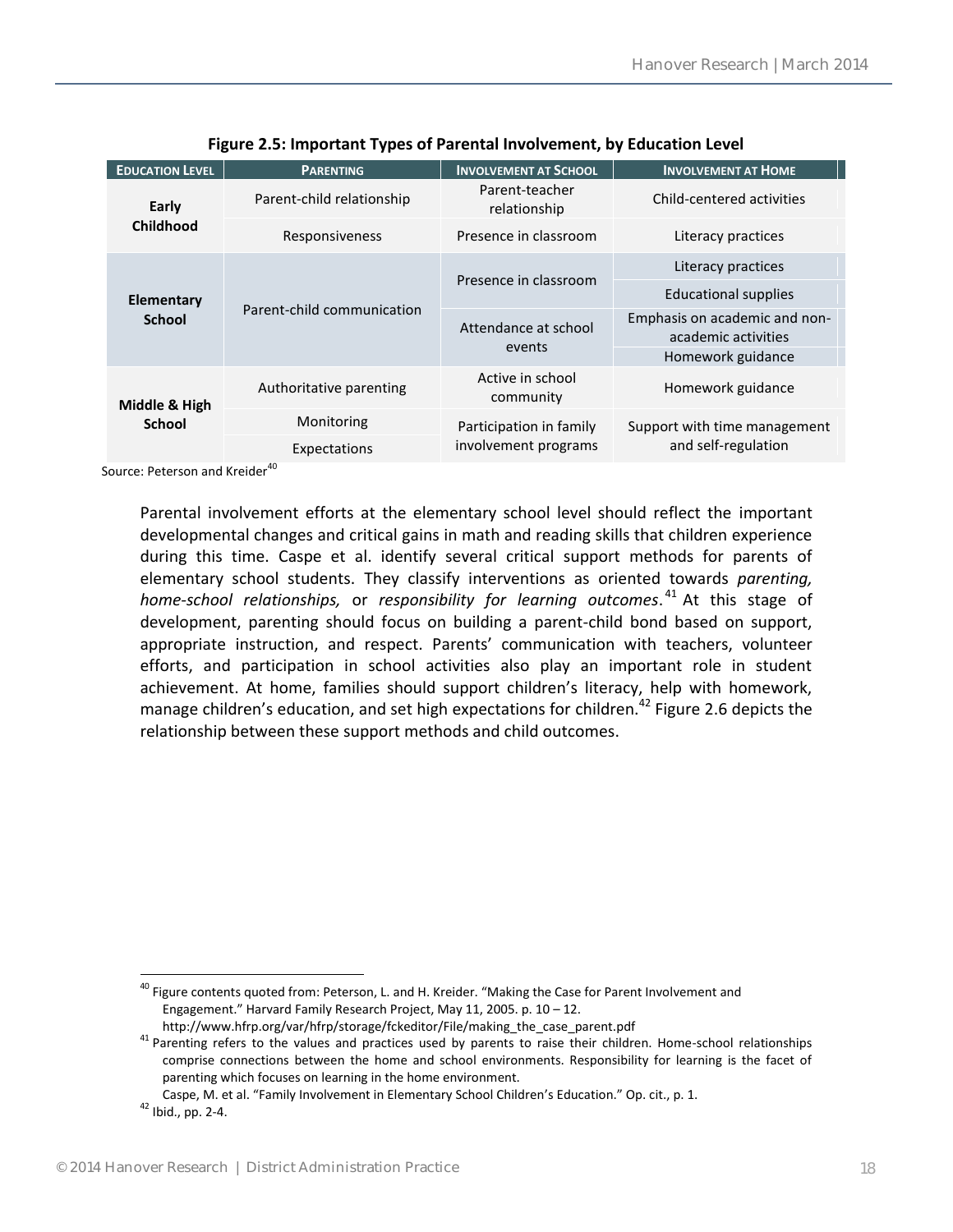

**Figure 2.6: Family Involvement and Elementary School Children's Outcomes**

Programs to enhance parental involvement at the middle and high school levels should recognize the increasing autonomy and cognitive abilities of students. Kreider et al. note that parenting approaches should emphasize forging strong bonds and open communication between parents and adolescents. Academic support shifts from teaching to monitoring homework. Parental involvement in school activities remains important; however, the focus should now be on engaging families in career and college readiness activities. Similarly, setting high expectations for children is crucial at this stage.<sup>44</sup> Figure 2.7 depicts the relationship between parental involvement techniques and middle and high school student outcomes.

Source: Caspe et al $^{43}$ 

 $\overline{a}$ <sup>43</sup> Figure reproduced from: Ibid., p. 2.

<sup>&</sup>lt;sup>44</sup> Kreider, H. et al. "Family Involvement in Middle and High School Students' Education." Op. cit. p. 2-5.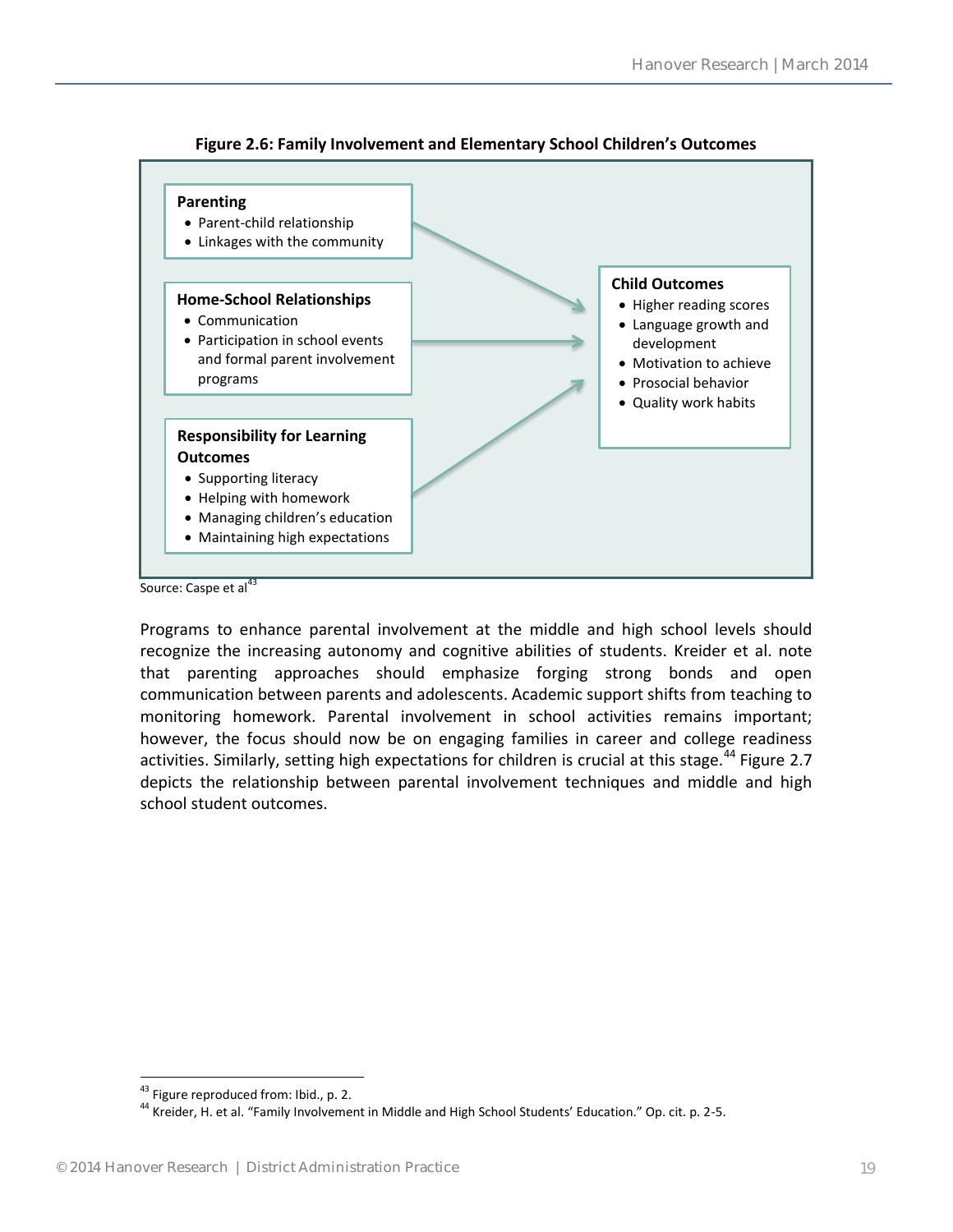

**Figure 2.7: Family Involvement and Middle and High School Students' Outcomes**

Source: Kreider et al<sup>45</sup>

While certain parental involvement techniques do impact student outcomes, it is also important to note that race and socioeconomic status play a role in determining effective intervention strategies. Caspe et al. qualify their research findings, noting that "family involvement is not a 'one size fits all' model. Instead, family involvement practices and beliefs vary by culture as well as by economic status."<sup>46</sup> These factors should be considered in conjunction with age and development level when schools create parent engagement programs.

#### <span id="page-19-0"></span>*CONSIDER AND ADDRESS PARENTS' NEEDS*

**Experts note that successful parental engagement efforts take parents' needs, both skilland resource-related, into account.** Effective engagement programs must consider parent demands and reflect their interests and desired knowledge. Dr. Mapp explains that districts and schools "have to offer programs that parents want. It is important to do some sort of survey or needs assessment of parents before planning begins. Don't make assumptions about what families need and want without asking them first."<sup>47</sup> Programs that reflect parents' interests are more likely to elicit participation.

Similarly, schools need to provide necessary supports for parental participation. External factors, such as job insecurity or lack of financial resources, may prevent some families from

<sup>&</sup>lt;sup>45</sup> Figure reproduced from: Ibid., p. 2.

 $46$  Caspe et al., Op. cit., p. 7.

<sup>47</sup> Mapp, Op. cit.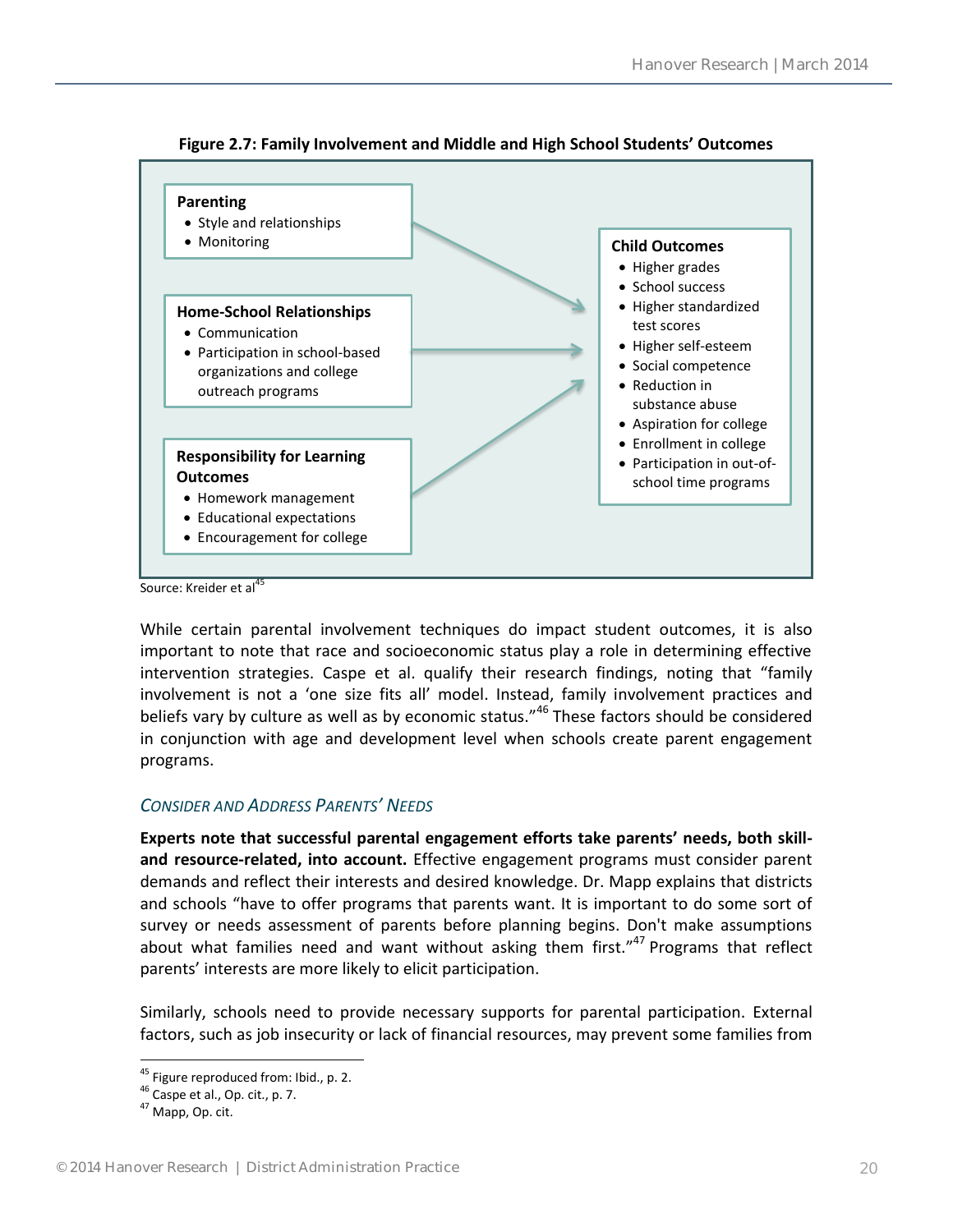participating in engagement programming. Successful initiatives recognize these constraints and take steps to address them. Schools may provide transportation to families without access to a car, for instance, or may provide onsite child care during programming.<sup>48</sup> With these factors in mind, educators are more likely to attract and retain commitment to engagement programs.

#### <span id="page-20-0"></span>*BUILD RELATIONSHIPS WITH COMMUNITY ORGANIZATIONS*

**Community engagement efforts should emphasize partnership.** There is significantly less evidence linking community engagement to academic outcomes, though districts may find these partnerships helpful in a number of ways. Generally, community partnerships should follow similar guidelines as parent partnerships. Namely, "parent and community involvement that is linked to student learning has a greater effect on achievement than more general forms of involvement."<sup>49</sup>

These partnerships take diverse forms. Businesses may support parent engagement by allowing their employees to communicate with schools in the workplace. They may directly impact learning outcomes by providing tutoring services for employees' children or partnering with schools to present information sessions and conferences.<sup>50</sup> Community organizations may support school disciplinary policies or sponsor in-school workshops. In these and many other capacities, school-community partnerships can supplement and enrich student learning.

<sup>&</sup>lt;sup>48</sup> Henderson and Mapp, Op. cit., p. 46.

<sup>49</sup> Ibid., p. 38.

 $50$  Caspe et al., Op. cit., p. 7.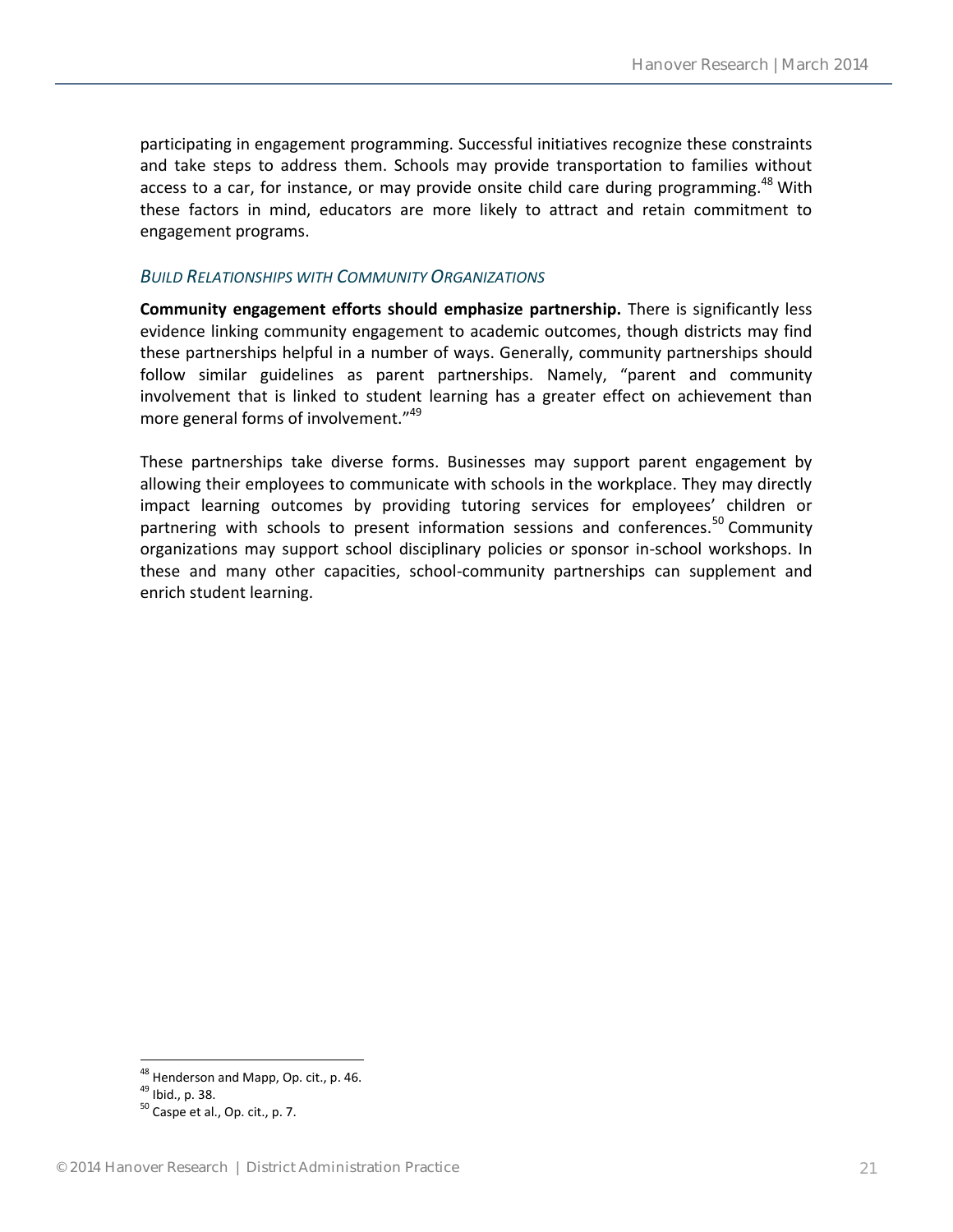# <span id="page-21-0"></span>SECTION III: CASE STUDIES

This section describes family and community engagement policies implemented by Creighton School District in Phoenix, Arizona; Miami-Dade County Public Schools in Miami, Florida; and Seattle Public Schools in Seattle, Washington. Each of these districts was selected on the basis of national recognition and adherence to established best practices in family and community engagement.

#### <span id="page-21-1"></span>**CREIGHTON SCHOOL DISTRICT**

Creighton School District includes 10 elementary schools serving over 7,000 students. Of these students, 38 percent are English Language Learners (ELL) and 36 percent live below the poverty line.<sup>51</sup> The district's family and community engagement program was identified by the Harvard Family Research Project as an example of innovation and success in the field, employing several best practices to impact student achievement.<sup>52</sup> Parent engagement is encouraged through Academic Parent-Teacher Teams (APTT), parent liaisons, and community classes.

At the district level, the director of community education is responsible for overseeing and implementing family engagement programs. Associated responsibilities include training administrators and parent liaisons in program implementation techniques. Each school in the district has a Title I coordinator who oversees the implementation of Academic Parent-Teacher Teams. Finally, teachers and parent liaisons are responsible for carrying out APTT meetings and communicating student progress to parents.<sup>53</sup>

#### <span id="page-21-2"></span>*ACADEMIC PARENT-TEACHER TEAMS*

Creighton Schools keeps parents updated on their child's academic progress and provides them with tools to support learning through Academic Parent-Teacher Teams. Teams consist of a teacher, an entire class of parents, and a parent liaison. The parent liaison is an individual hired by the district to promote family engagement. Liaisons sit in on team meetings, coach teachers, and assist in parent outreach efforts. Each team meets three times a year for 75 minutes each. During these meetings, teachers address all the parents at once. Each parent receives performance data for the whole class and for their child. Teachers review the data with the group of parents and then set 60-day academic goals for students based on their academic scores, breaking skill mastery up into manageable steps: "For example, if the standard is for 1st graders to learn 120 high-frequency words by the end of second quarter, children working ahead of the curve might have a goal of mastering all 120 by the end of November, whereas a child behind the curve might have a goal of

<sup>&</sup>lt;sup>51</sup> "Creighton Elementary District, AZ." National Center for Education Statistics. http://nces.ed.gov/edfin/search/search\_intro.asp

<sup>&</sup>lt;sup>52</sup> Weiss, Lopez, and Stark, Op. cit., p. 8.

<sup>53</sup> Paredes, M. "Academic Parent-Teacher Teams: Reorganizing Parent Teacher Conferences Around Data." Harvard Family Research Project, October 2010. http://www.hfrp.org/publications-resources/browse-ourpublications/academic-parent-teacher-teams-reorganizing-parent-teacher-conferences-around-data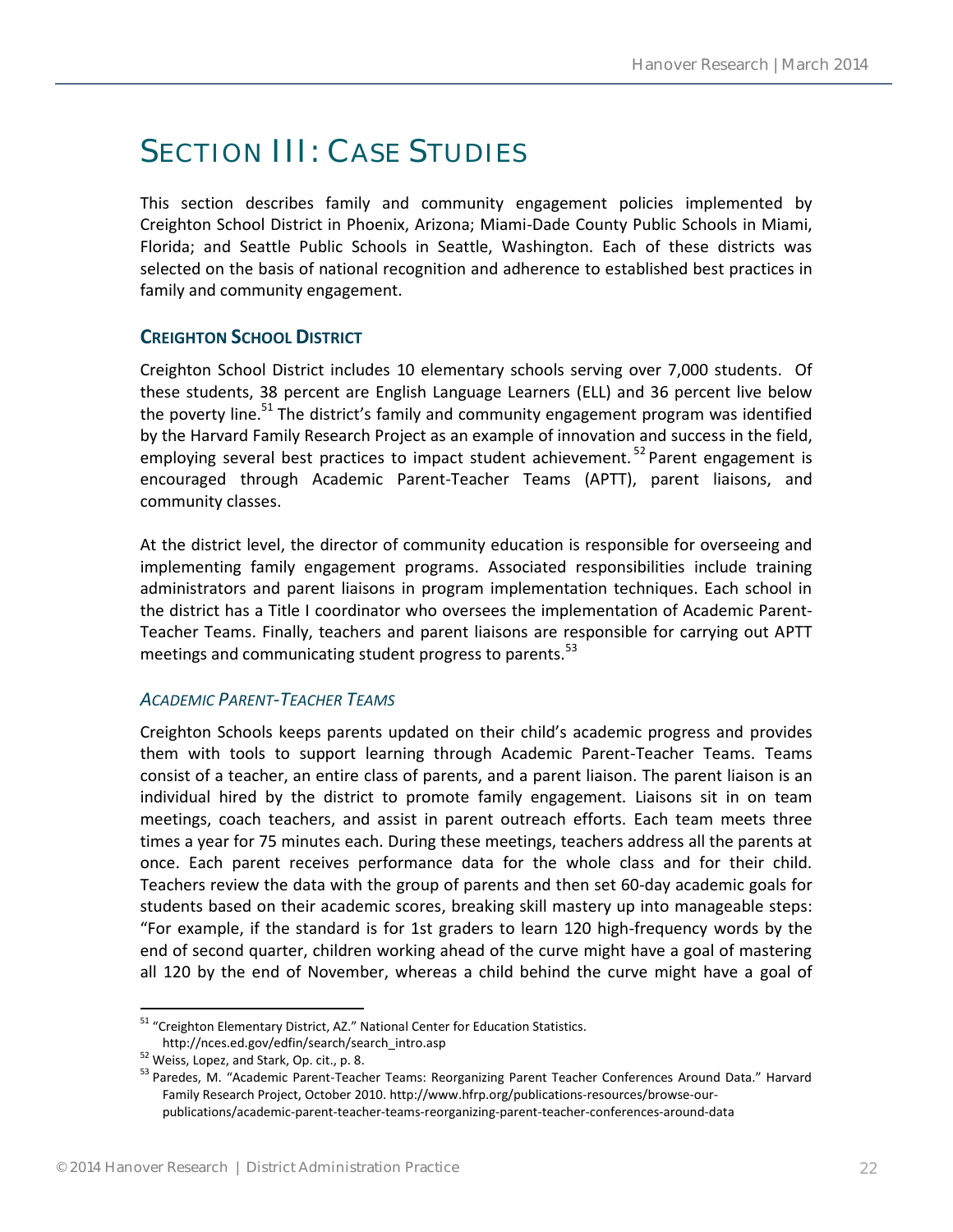75."<sup>54</sup> Next, teachers demonstrate skills for parents to help their children achieve these goals and ask parents to practice these techniques with each other. Figure 3.1 lists several examples of home activities used to support skill-building. Thus, the APTTs keep parents abreast of their child's performance, equip them with the tools to support learning, and facilitate networking and community support among parents.

**Figure 3.1: Creighton School District First Grade Essential Skills Guide (Excerpt)**

| <b>SKILLS</b>                                   | <b>HOME ACTIVITIES</b>                                                                                                                                                                                                                                                                                                                                                                                                                                                                                                                                                                                                                |  |  |
|-------------------------------------------------|---------------------------------------------------------------------------------------------------------------------------------------------------------------------------------------------------------------------------------------------------------------------------------------------------------------------------------------------------------------------------------------------------------------------------------------------------------------------------------------------------------------------------------------------------------------------------------------------------------------------------------------|--|--|
| <b>Reading</b>                                  |                                                                                                                                                                                                                                                                                                                                                                                                                                                                                                                                                                                                                                       |  |  |
| Read grade level books                          | Use a grade level book from your child's school or local library. Before your child begins<br>reading, ask them to predict what they think the story will be about. Then ask them to<br>read the story to you or a family member. Help them sound out the words they are<br>unfamiliar with. At the end of the story, ask them questions about what they read (e.g.<br>Who was your favorite character? Can you tell me about what you read? What was<br>your favorite e part in the story and why? etc.) These questions can also be asked if you<br>read them a story. Ask your child to practice reading at home on a daily basis. |  |  |
| <b>Math</b>                                     |                                                                                                                                                                                                                                                                                                                                                                                                                                                                                                                                                                                                                                       |  |  |
| Solve addition and<br>subtraction problems      | Use dice, beans, and other household objects to practice adding and subtracting. Your<br>child can also use a number line or other strategies to help them solve the problems.                                                                                                                                                                                                                                                                                                                                                                                                                                                        |  |  |
| Carmen Customers Calcard District <sup>55</sup> |                                                                                                                                                                                                                                                                                                                                                                                                                                                                                                                                                                                                                                       |  |  |

Source: Creighton School District

Parents and teachers also meet once a year for individual consultations. These meetings usually take place at the beginning of the year and provide teachers and parents the chance to review student performance and create individualized action plans to support learning. These meetings empower parents, who report that "APTT team meetings offer them a clear window into their child's learning in the classroom, a clear and explicit articulation of what teachers expect them to do to support learning at home, and a timeline for completing the goals."<sup>56</sup>

Through the APTTs, teachers get to spend more time engaging with parents than they would using traditional parent-teacher conferences, helping them to solidify bonds. In the traditional model, parents and teachers typically meet twice a year for about 15 minutes. The time and frequency of interactions are limited because educators need to conduct meetings with each individual family. Through the use of group sessions, APTTs allow teachers to engage with parents more frequently and for longer of periods of time without taking additional time away from the teacher's schedule. This facilitates communication, makes families more comfortable speaking with their child's teacher, and provides more timely student progress updates to families.<sup>57</sup>

 $\overline{a}$  $54$  Ibid.

<sup>&</sup>lt;sup>55</sup> Figure contents quoted from "2011 – 2012 Parent Learning Calendar." Creighton School District. http://www.creightonschools.org/documents/Community%20Ed/PLC%201stEng11-12.pdf

<sup>&</sup>lt;sup>56</sup> Weiss, Lopez, and Stark, Op. cit., p. 9.

 $57$  Ibid.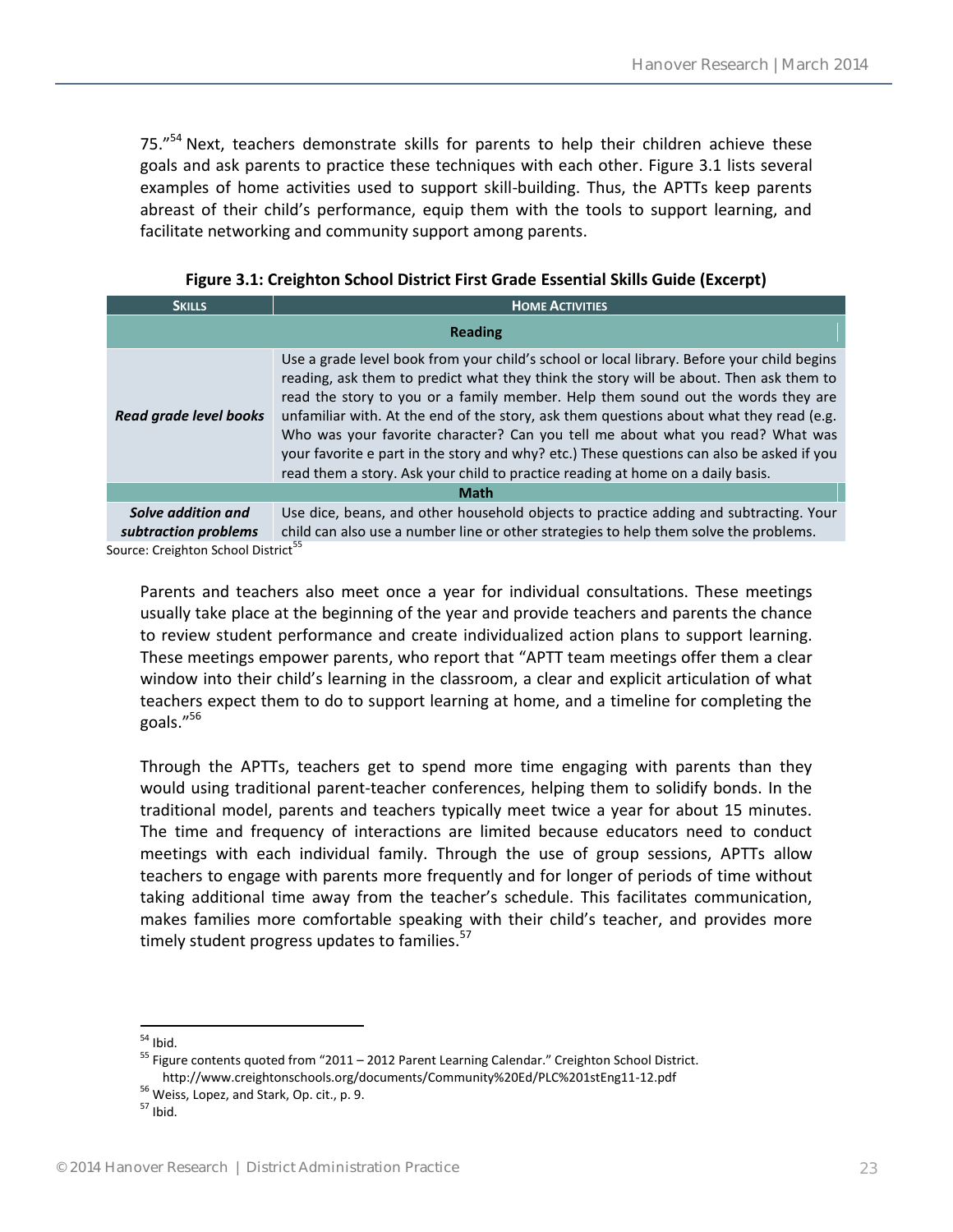#### <span id="page-23-0"></span>*PARENT LIAISONS*

In addition to their role in APTTs, Creighton Schools' parent liaisons facilitate involvement through a variety of avenues. Parent liaisons foster the school-family bond, respond to family demand for educational and skill-building programming, and facilitate communication with parents. They do this by: $58$ 

- **P** Organizing regular educational workshops for parents,
- Raising parent awareness of academic standards and standardized testing,
- **E** Arranging family intervention assistance, and
- Facilitating volunteering opportunities to parents and community members.

#### <span id="page-23-1"></span>*COMMUNITY CLASSES*

Creighton's community classes provide parents with learning-linked skill building opportunities and also address barriers to parental involvement. The Parent-Child Kinder Readiness class is a free program conducted over several weeks. In the program, children are taught the cognitive, motor and social skills necessary for entry into kindergarten. Parents, on the other hand, are offered concrete tools to further learning at home. The class emphasizes parental involvement and builds parents' capacity to support learning at the early stages of education. It provides parents with learning-linked techniques to support their child's academic achievement at home.<sup>59</sup> Adult English classes are also offered to help support parental involvement by removing language barriers to engagement. Through this program, the district aims to acknowledge and address the needs of all of its parents.<sup>60</sup>

 $\overline{a}$ <sup>58</sup> Bullet points adapted from: "Parent Liaisons." Creighton School District.

http://www.creightonschools.org/apps/pages/index.jsp?uREC\_ID=180085&type=d&pREC\_ID=375161 <sup>59</sup> "Kindergarten Readiness." Creighton School District.

http://www.creightonschools.org/apps/pages/index.jsp?uREC\_ID=180085&type=d&pREC\_ID=375164 <sup>60</sup> "Community Classes." Creighton School District.

http://www.creightonschools.org/apps/pages/index.jsp?uREC\_ID=180085&type=d&pREC\_ID=375160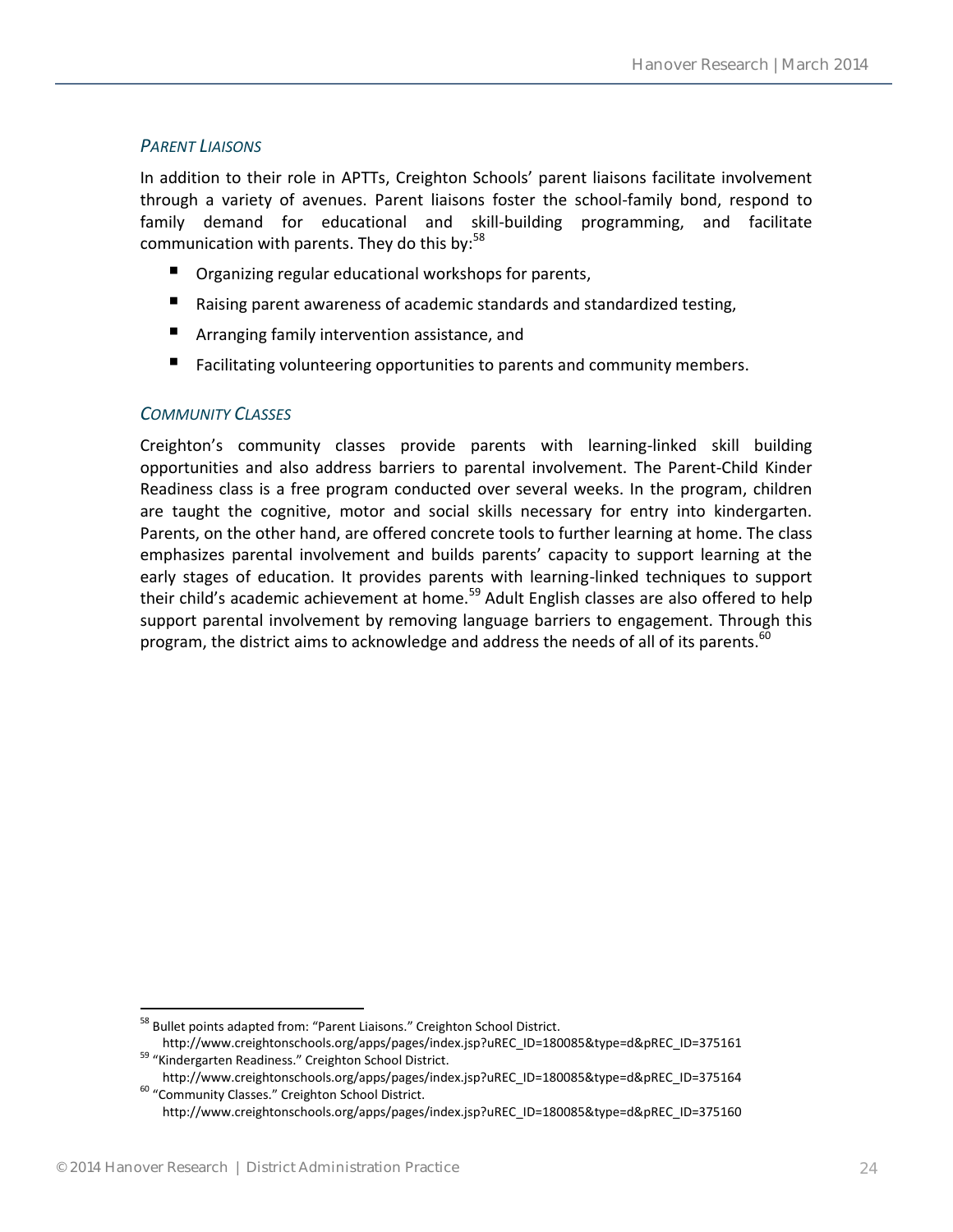#### <span id="page-24-0"></span>**MIAMI-DADE COUNTY PUBLIC SCHOOLS**

Miami-Dade County Public Schools (M-DCPS) serves over 349,000 students in 435 Pre K – 12 schools. Of its students, 17.2 percent are English Language Learners and 22 percent live below the poverty line.<sup>61</sup> In 2012, M-DCPS won the Broad Prize, an honor awarded annually to the urban school district that "demonstrates the greatest overall performance and improvement in student achievement while reducing achievement gaps among low-income students and students of color."<sup>62</sup> Family and community engagement was cited as one of the factors contributing to the district's win.<sup>63</sup>

In its 2009 – 2014 Strategic Plan, the district recommitted itself to student achievement and identified "Student, Parent, and Community Engagement" as one of the four pillars upon which this goal depends.  $64$  Figure 3.2 depicts M-DCPS's "Parent Pathway," which outlines the various modes of communication and support M-DCPS provides parents in an effort to boost involvement. The pathway includes the Parent Portal and the Parent Academy, two innovative approaches described in more detail below. The district also boasts a robust community engagement office.

**Figure 3.2: Parent Pathway**



Source: Miami-Dade County Public Schools<sup>65</sup>

#### <span id="page-24-1"></span>*PARENT PORTAL*

 $\overline{a}$ 

Miami-Dade County Public Schools seeks to maximize the flow of information between teachers and parents through its online Parent Portal. This tool is designed to promote communication and allow parents to closely monitor their child's progress by posting

<sup>61</sup> "Dade, FL." National Center for Education Statistics. http://nces.ed.gov/edfin/search/search\_intro.asp

<sup>62</sup> "Overview." The Broad Prize. http://www.broadprize.org/about/overview.html

<sup>&</sup>lt;sup>63</sup> "The 2012 Broad Prize." The Broad Prize. p. 4. http://www.broadprize.org/asset/1801tbp%202012%20fact%20sheet%20mdcps.pdf

<sup>64</sup> "District Strategic Framework 2009 – 2014." Miami-Dade County Public Schools. p. 13. http://osp.dadeschools.net/0910plan.pdf

<sup>65</sup> "Parent Pathway." Miami-Dade County Public School Office of Parental Involvement. http://parents.dadeschools.net/pdfs/p\_pathway.pdf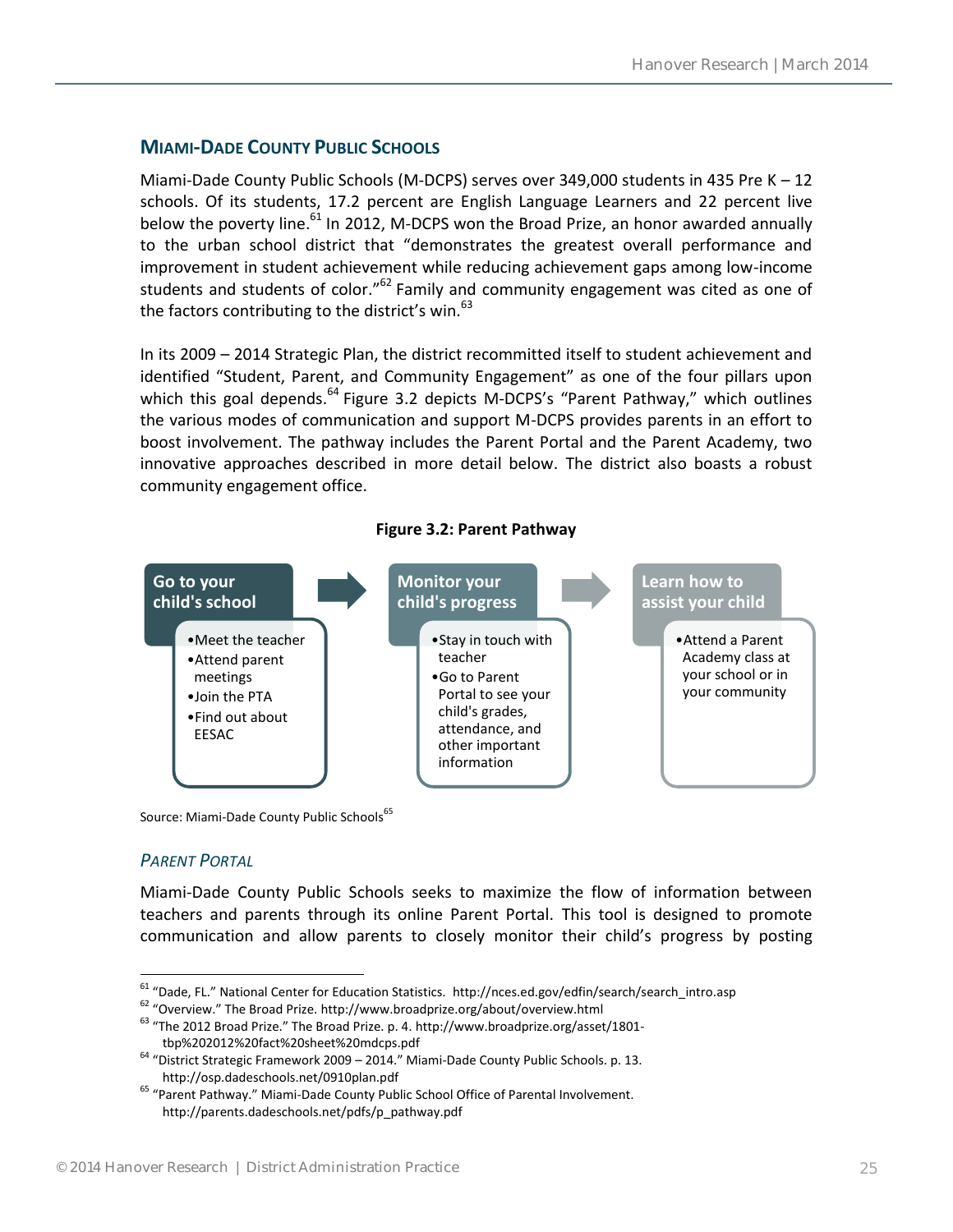grades, attendance, and other records. In the 2009 – 2014 Strategic Plan Survey, parents voiced appreciation of the portal. In its review of the survey, the district noted that "many parents were excited about keeping a close watch on their child's educational progress through the Parent Portal. Keeping the system up-to-date and user friendly is very beneficial to parent involvement in schools."<sup>66</sup>

The district plans to expand the impact of the Parent Portal by using it as a venue for learning-linked parent tutorials and other learning tools. Taking note of best practices which recommend coupling teacher-parent communication with actionable tools to support learning, M-DCPS aims to expand the impact of its online portal by including tutorials and other information designed to equip parents with learning support skills. In its statement of parental involvement policy, the district notes that:<sup>67</sup>

In order to assist parents, resources should be made available for check-out at the school site or through the District web site or Parent Portal, such as: audio/visual, print, and web-based programs; "how-to" programs broadcast on education television and radio; pamphlets and books developed especially to aid the parentas-teacher; copies of course schedules and homework assignments; lists of grade level and course objectives; testing guidelines; and schedules.

#### <span id="page-25-0"></span>*PARENT ACADEMY*

M-DCPS further supports parents in their supplementary teaching role through The Parent Academy**.** The academy was originally conceived of by former Superintendent, Rudy Crew, in an effort to provide parents from all economic groups with the skills necessary to effectively advocate for and support their children's learning. It acts as "a multifaceted and community-wide initiative helping parents learn about their roles, rights, responsibilities, and opportunities to support learning."<sup>68</sup>

The Parent Academy provides free classes focused on building parents' understanding of the education system and effective parenting practices for student achievement.<sup>69</sup> In an effort to reach all parents, classes are offered in accessible locations such as churches and community centers. The Parent Academy also publishes a newsletter with updates and tips for supporting student learning. The most recent issue included several course descriptions, presented in Figure 3.3 on the next page. Many classes are also offered online. As of 2009, the most recent year for which data are available, over 85,000 parents had participated in Parent Academy classes.<sup>70</sup>

<sup>66</sup> "District Strategic Framework," Op. cit., p. 32.

<sup>67</sup> "The School Board of Miami-Dade County Bylaws & Policies." Miami-Dade County Public Schools. p. 4. http://parents.dadeschools.net/pdfs13/Brd\_policy-2111\_parental\_involvement\_072413.pdf

<sup>68</sup> Weiss et al., Op. cit., p. 30.

<sup>&</sup>lt;sup>69</sup> "About Us." The Parent Academy. http://theparentacademy.dadeschools.net/about\_us.asp

 $70$  Weiss et al., Op. cit., p. 30.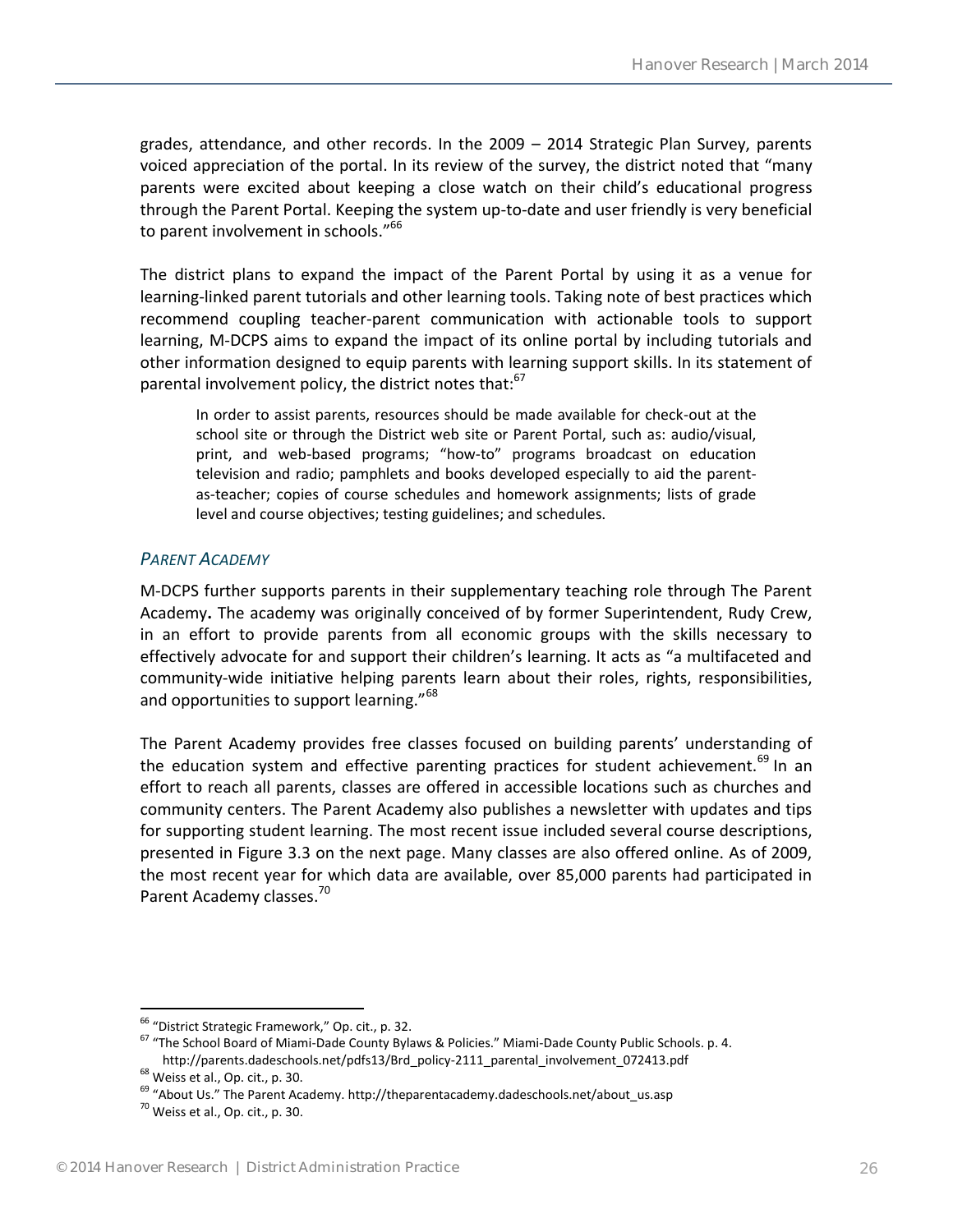| <b>COURSE</b>                                                                                                                                                                                                                                                                                                                                                                                                                    | <b>DESCRIPTION</b>                                                                                                                                                                                                                                                                                                                                  |  |
|----------------------------------------------------------------------------------------------------------------------------------------------------------------------------------------------------------------------------------------------------------------------------------------------------------------------------------------------------------------------------------------------------------------------------------|-----------------------------------------------------------------------------------------------------------------------------------------------------------------------------------------------------------------------------------------------------------------------------------------------------------------------------------------------------|--|
| <b>Transitioning to the</b><br><b>Common Core</b>                                                                                                                                                                                                                                                                                                                                                                                | Free online learning Common Core Curriculum informational modules in an<br>effort to facilitate parents in assisting their children make the transition to the<br>newly adopted state curriculum.                                                                                                                                                   |  |
| The Path to Learning<br><b>English</b>                                                                                                                                                                                                                                                                                                                                                                                           | English speakers increase their chances of obtaining employment and<br>potentially earning higher wages. Individuals who have not mastered the<br>English language will benefit from this event where they can get firsthand<br>information on enrolling in courses that will increase their mastery of verbal<br>and written communication skills. |  |
| Individuals looking for a job or a career change are encouraged to attend this<br>free event where potential employers will be making presentations and<br>The Path to Finding a<br>answering questions about their companies. Interested individuals will be able<br>Job<br>to make contacts with employers and receive information on broadening their<br>educational skills that will make them marketable in the job market. |                                                                                                                                                                                                                                                                                                                                                     |  |

#### **Figure 3.3: Sample of Parent Academy Course Offerings**

Source: Miami-Dade County Public Schools'

#### <span id="page-26-0"></span>*COMMUNITY ENGAGEMENT*

The Office of Community Engagement at M-DCPS seeks to promote student learning through partnerships with local organizations and businesses. The effort most relevant to student achievement is the Internship Program, which pairs students with community partners for "hands-on" experiences in the workplace. The district offers two distinct programs:

- **Honors and Executive Internship Program** "Through a community-based internship, students are paired with community professionals to gain experience and first-hand knowledge in their intended collegiate field of study."<sup>72</sup>
- **Career Experience Opportunities** "CEO serves as an opportunity to engage business and community leaders to expand learning through partnerships that connect to the students' career pathways."<sup>73</sup>

Community engagement efforts also include a volunteer program, through which community members share their skills through mentoring or assisting school clubs.

 $71$  Contents quoted from: "The Parent Advice." The Parent Academy, September 2013. http://theparentacademy.dadeschools.net/pdfs13/News\_Sept13.pdf

<sup>&</sup>lt;sup>72</sup> "Honors and Executive Internship Program." Office of Community Engagement. http://community.dadeschools.net/!internship/HE\_overview.asp

<sup>&</sup>lt;sup>73</sup> "Career Experience Opportunities." Office of Community Engagement. http://community.dadeschools.net/!internship/CEO\_overview.asp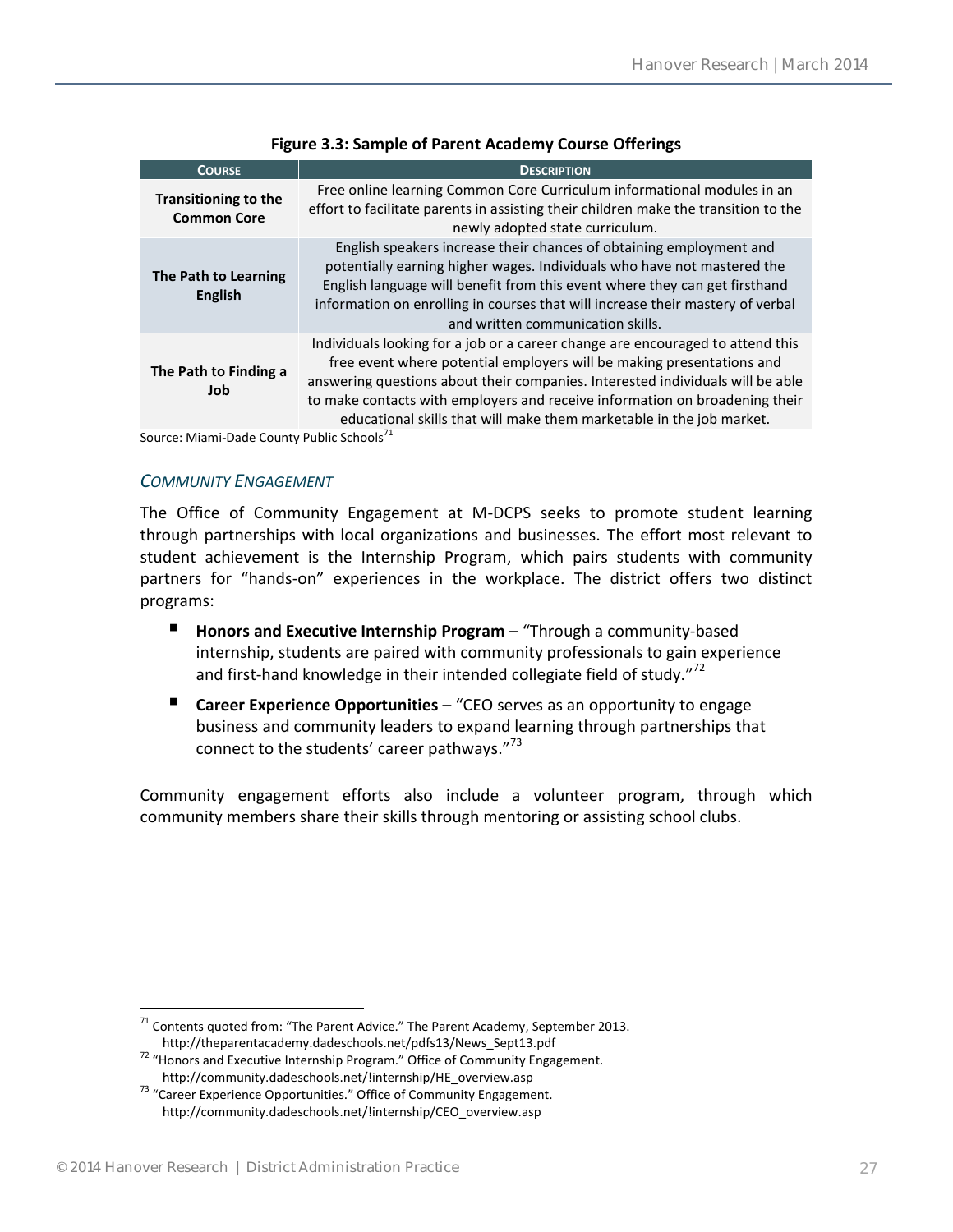#### <span id="page-27-0"></span>**SEATTLE PUBLIC SCHOOLS**

Seattle Public Schools (SPS) has won awards from the National Network of Partnership Schools in three out of the past four years for successfully implementing best practicesbased family and community engagement programs.<sup>74</sup> The district serves over 45,000 students, 9 percent of whom are English Language Learners and 13 percent of whom live below the poverty line.<sup>75</sup>

SPS promotes parental and community involvement using Joyce Epstein's six modes of involvement. These are manifest in the district's various programs aimed at promoting student achievement by increasing engagement. Initiatives include Family Engagement Action Teams (FEAT), Family Connectors, and school-community partnerships. Figure 3.4 outlines the district's overarching approach to family engagement.

| <b>STEP</b>    | <b>ACTION</b>                                                                                                                                                                                                                                                                                                                                                                                                                                                                                                                                                                                                                                                                                                    |
|----------------|------------------------------------------------------------------------------------------------------------------------------------------------------------------------------------------------------------------------------------------------------------------------------------------------------------------------------------------------------------------------------------------------------------------------------------------------------------------------------------------------------------------------------------------------------------------------------------------------------------------------------------------------------------------------------------------------------------------|
| $\mathbf{1}$   | Each school will establish a Family Engagement Action Team (FEAT) that includes family<br>members, staff and community members who develop and monitor a school-wide,<br>comprehensive plan that supports family engagement activities and strategies to strengthen<br>the school and the achievement of ALL students.                                                                                                                                                                                                                                                                                                                                                                                           |
| $\overline{2}$ | Well trained Volunteer Family Connectors will be established in every school to serve as liaisons<br>between families, the school, and the District to strengthen School Family Partnerships. Given<br>the wide range of school sizes and programs within SPS, Family Connectors will need to fit into<br>the school's existing culture and school family partnerships structures (Family Engagement<br>Action Teams, PTAs, PTSAs, Site Councils, PTOs, Family Support Workers, Building Leadership<br>Teams, etc). The Family Connector Program is not meant to replace existing programs or<br>structures, but rather to enhance and formalize communication between families at a school<br>and the District. |
| 3              | The District will create a paid Ombudsman position reporting directly to the Superintendent.<br>The Ombudsman is a liaison who will serve as an independent and confidential resource,<br>assisting families and the community in resolving problems, complaints, conflicts, and other<br>school-related issues when normal procedures have failed.                                                                                                                                                                                                                                                                                                                                                              |
| 4              | Family friendly publications (both hard copy and online) will be developed containing<br>information on best practices in School Family Partnerships and resource information for those<br>facing barriers. Publications will be translated into the District's eight major languages.                                                                                                                                                                                                                                                                                                                                                                                                                           |
| 5              | A logical, user-friendly SPS Web site will be updated to provide access to current programs and<br>resources.                                                                                                                                                                                                                                                                                                                                                                                                                                                                                                                                                                                                    |

#### **Figure 3.4: District Infrastructure for School-Family Partnerships**

Source: Seattle Public Schools<sup>76</sup>

 $\overline{a}$ <sup>74</sup> [1] "Partnership District Award Winners – 2013." National Network of Partnership Schools. http://www.csos.jhu.edu/p2000/awards/2013/district/index.htm

- [2] "Partnership District Award Winners 2012." National Network of Partnership Schools. http://www.csos.jhu.edu/p2000/awards/2012/district/index.htm
- [3] "Partnership District Award Winners 2010." National Network of Partnership Schools.

http://www.csos.jhu.edu/p2000/awards/2010/district/index.htm

<sup>75</sup> "Seattle Public Schools, WA." National Center for Education Statistics. http://nces.ed.gov/edfin/search/search\_intro.asp

 $76$  Contents quoted directly from "Seattle Public Schools School Family Partnerships District Plan 2011 – 2012." Seattle Public Schools. p. 4.

http://www.seattleschools.org/modules/groups/homepagefiles/cms/1583136/File/Departmental%20Content/fa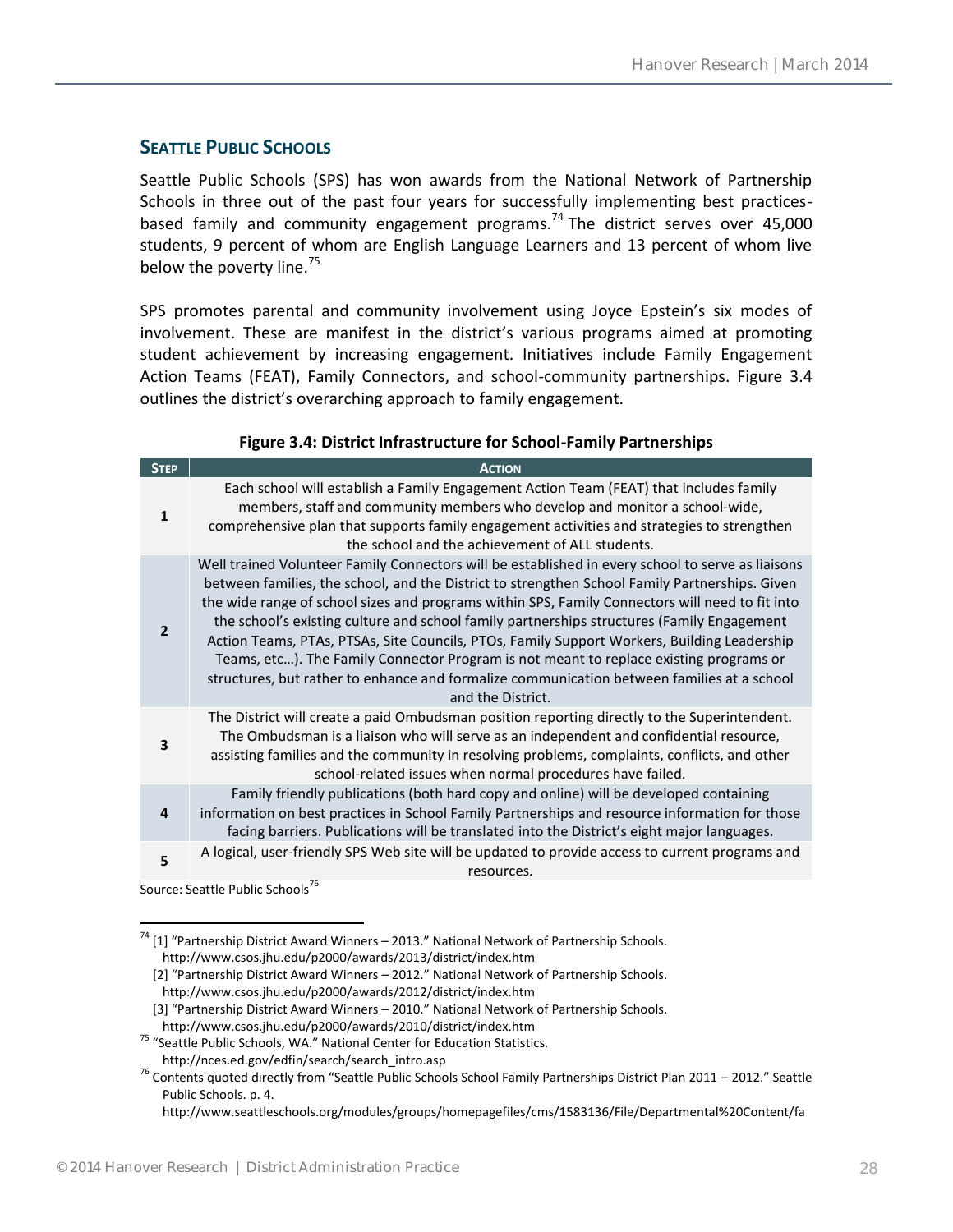In order to successfully implement engagement programs, the district calls for a cohesive, district-wide professional development plan. Employees and families work together to organize professional training which addresses "strategies for building culturally relevant school family partnerships in every school."<sup>77</sup> This curriculum is delivered to school-level administrators and teachers and also extends to participants in the Family Connectors program.

#### <span id="page-28-0"></span>*FAMILY ENGAGEMENT ACTION TEAMS*

Family Engagement Action Teams plan and implement school-specific programs aimed at building parents' capacity to support learning. The teams exist at 41 of the district's schools and are comprised of school staff, parents, and community members. Participants receive professional development from the district, which equips them with the skills needed to implement programming. Together, team members develop a plan, specific to the goals of individual schools, to increase family participation in and support of children's learning. FEATs meet once a month to assess the progress of implementation and make adjustments to the plan, if necessary.<sup>78</sup>

#### <span id="page-28-1"></span>*FAMILY CONNECTORS*

Family Connectors act as liaisons between schools, families, and community members to support engagement initiatives. Parent volunteers attend a "Family Connectors University," developed by Seattle University, to train volunteers to teach learning support techniques to other families in their schools. Training includes "sessions on 'Understanding and Interpreting Student, School, and District Data,' and 'Preparing Families and Students for College and Careers.' Other sessions cover topics on best practices in family engagement, how to facilitate a meeting, and developing conflict resolution skills."<sup>79</sup> Parent Connectors then return to their schools and deliver information sessions to fellow parents. In 2012, approximately 150 volunteers graduated from Family Connecters University and went on to volunteer their time in SPS.<sup>80</sup> This program delivers actionable, learning-linked information to parents and promotes commitment to, and participation in, the school community.

#### <span id="page-28-2"></span>*SCHOOL AND COMMUNITY PARTNERSHIPS*

Seattle Public Schools also engages in partnerships with local organizations with the goal of enhancing student learning. The district's 2013 – 2018 Strategic Plan states that SPS is "committed to the creation and implementation of effective school-community partnerships that enhance academic outcomes by providing high-quality services and

mily%20engagement/SFP%20Plan--2011-2012.pdf?sessionid=b3c6425d2160b31dfc8eb47536fc34cb <sup>77</sup> Ibid., p. 3.

<sup>78</sup> Ibid., p. 2.

<sup>79</sup> "Partnership District Award Winners – 2013." National Network of Partnership Schools. http://www.csos.jhu.edu/p2000/awards/2013/district/seattle.html

<sup>&</sup>lt;sup>80</sup> Davila, F. "Seattle Schools Win National Award for Family Engagement." KPLU 88.5, September 11, 2013. http://www.kplu.org/post/seattle-schools-win-national-award-family-engagement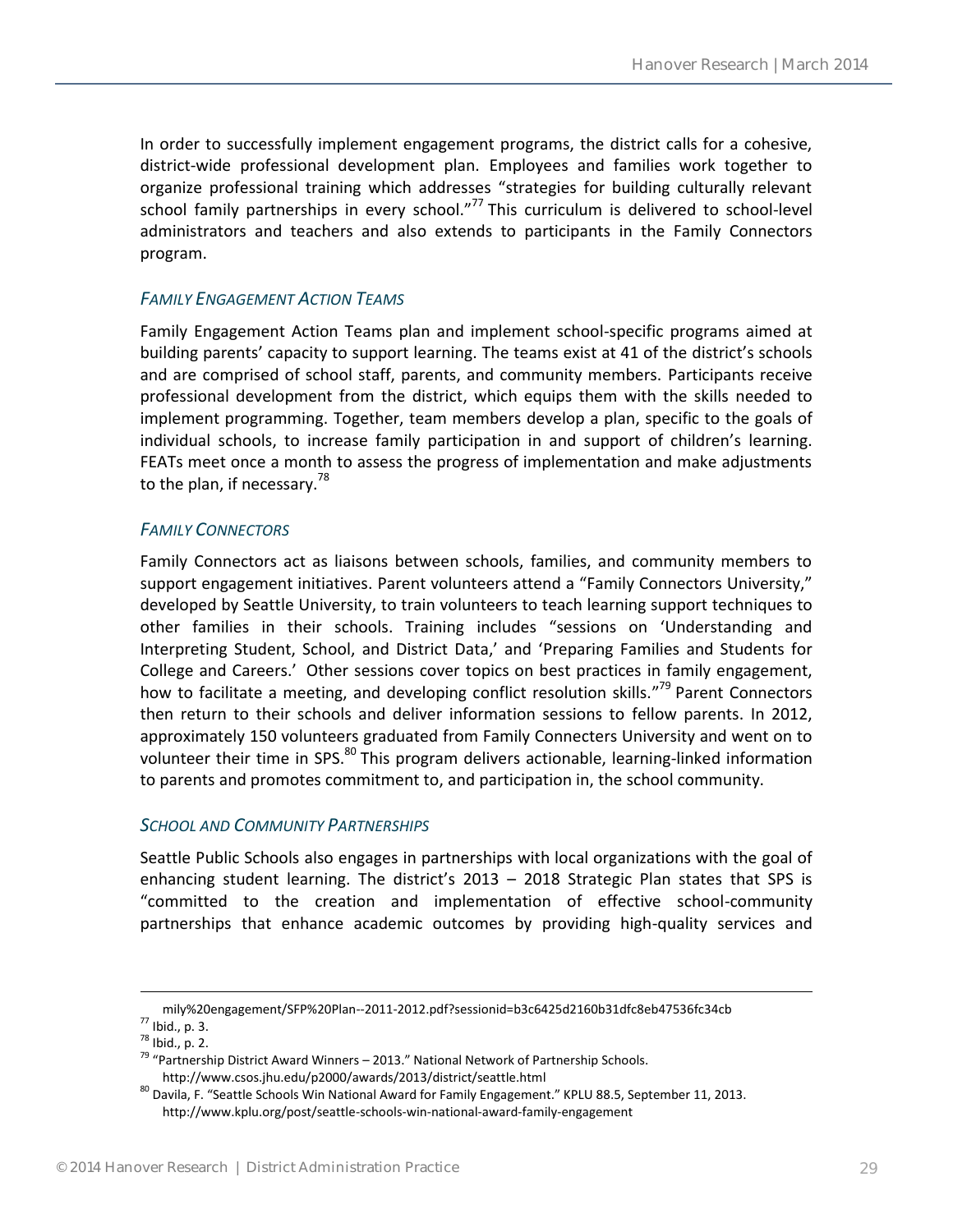instruction before, after and during the school day."<sup>81</sup> Community involvement takes one of three forms: $82$ 

- **Category A** Field Trips, assembly programs, guest speakers, and one-time teaching artists. These are usually single experiences for students and for schools.
- Category B Tutoring, mentoring, enrichment and volunteer programs provided before, during, or after the school day.
- **Category C** Multi-site, multi-partner, or multi-year commitment where there is a significant exchange of resources, time or funds.

Through these types of collaborations, students are exposed to the larger Seattle community and they engage in invaluable out-of-class learning.

<sup>81</sup> "Seattle Public Schools Strategic Plan 2013 – 2018." Seattle Public Schools. p. 21. http://www.seattleschools.org/modules/groups/homepagefiles/cms/1583136/File/Departmental%20Content/co mmunications/strategic%20plan/SPS\_SP\_Full\_Plan\_web\_3-10- 13.pdf?sessionid=a46fcd3e3fed73f9d36a5eb87c4c8d27

<sup>82 &</sup>quot;Welcome to School and Community Partnerships." Seattle Public Schools. http://communitypartnerships.www.seattleschools.org/modules/groups/integrated\_home.phtml?gid=3793520& sessionid=3cdb52136d59ac0d1c92d13c77604058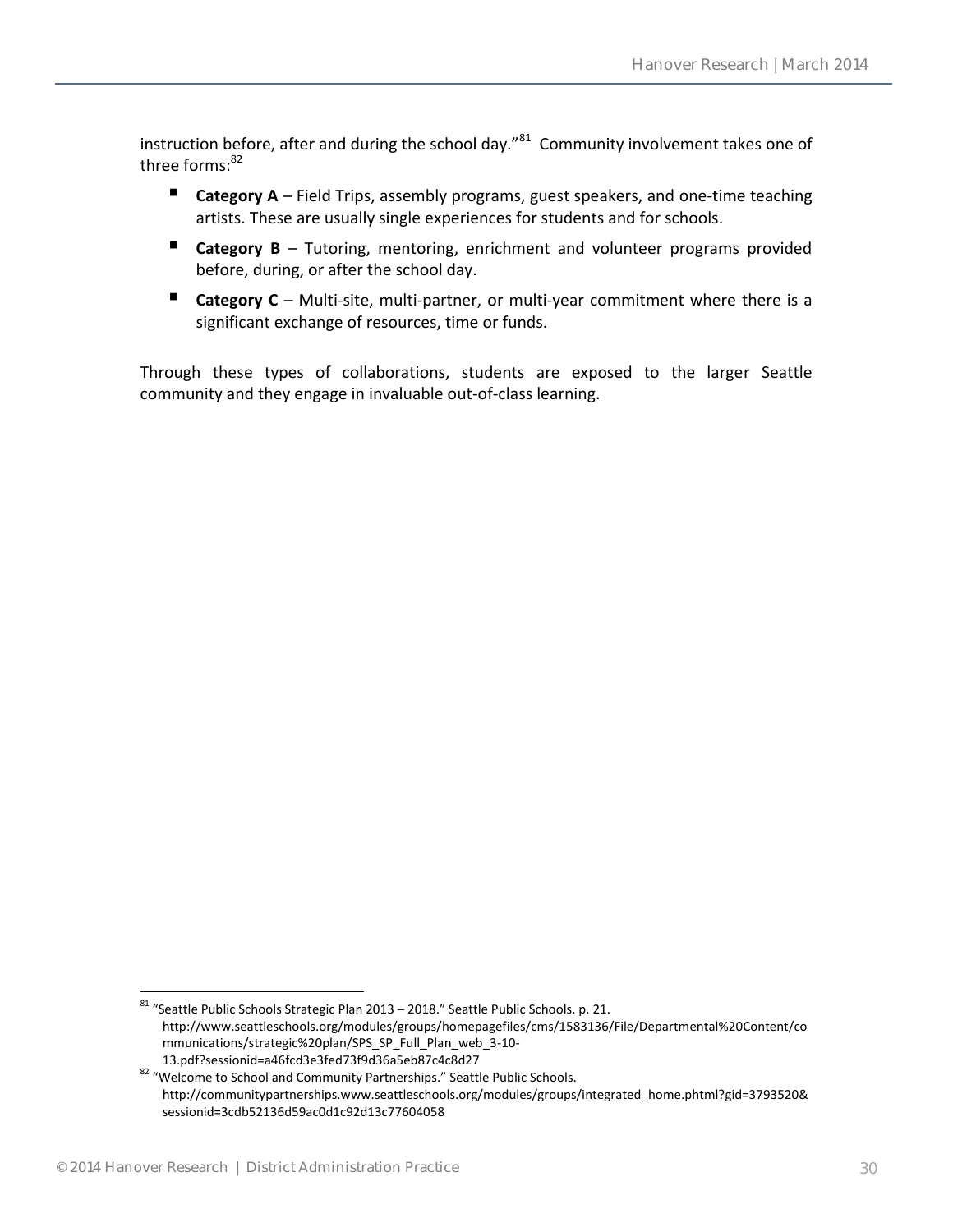## PROJECT EVALUATION FORM

Hanover Research is committed to providing a work product that meets or exceeds partner expectations. In keeping with that goal, we would like to hear your opinions regarding our reports. Feedback is critically important and serves as the strongest mechanism by which we tailor our research to your organization. When you have had a chance to evaluate this report, please take a moment to fill out the following questionnaire.

<http://www.hanoverresearch.com/evaluation/index.php>

### CAVEAT

The publisher and authors have used their best efforts in preparing this brief. The publisher and authors make no representations or warranties with respect to the accuracy or completeness of the contents of this brief and specifically disclaim any implied warranties of fitness for a particular purpose. There are no warranties which extend beyond the descriptions contained in this paragraph. No warranty may be created or extended by representatives of Hanover Research or its marketing materials. The accuracy and completeness of the information provided herein and the opinions stated herein are not guaranteed or warranted to produce any particular results, and the advice and strategies contained herein may not be suitable for every partner. Neither the publisher nor the authors shall be liable for any loss of profit or any other commercial damages, including but not limited to special, incidental, consequential, or other damages. Moreover, Hanover Research is not engaged in rendering legal, accounting, or other professional services. Partners requiring such services are advised to consult an appropriate professional.